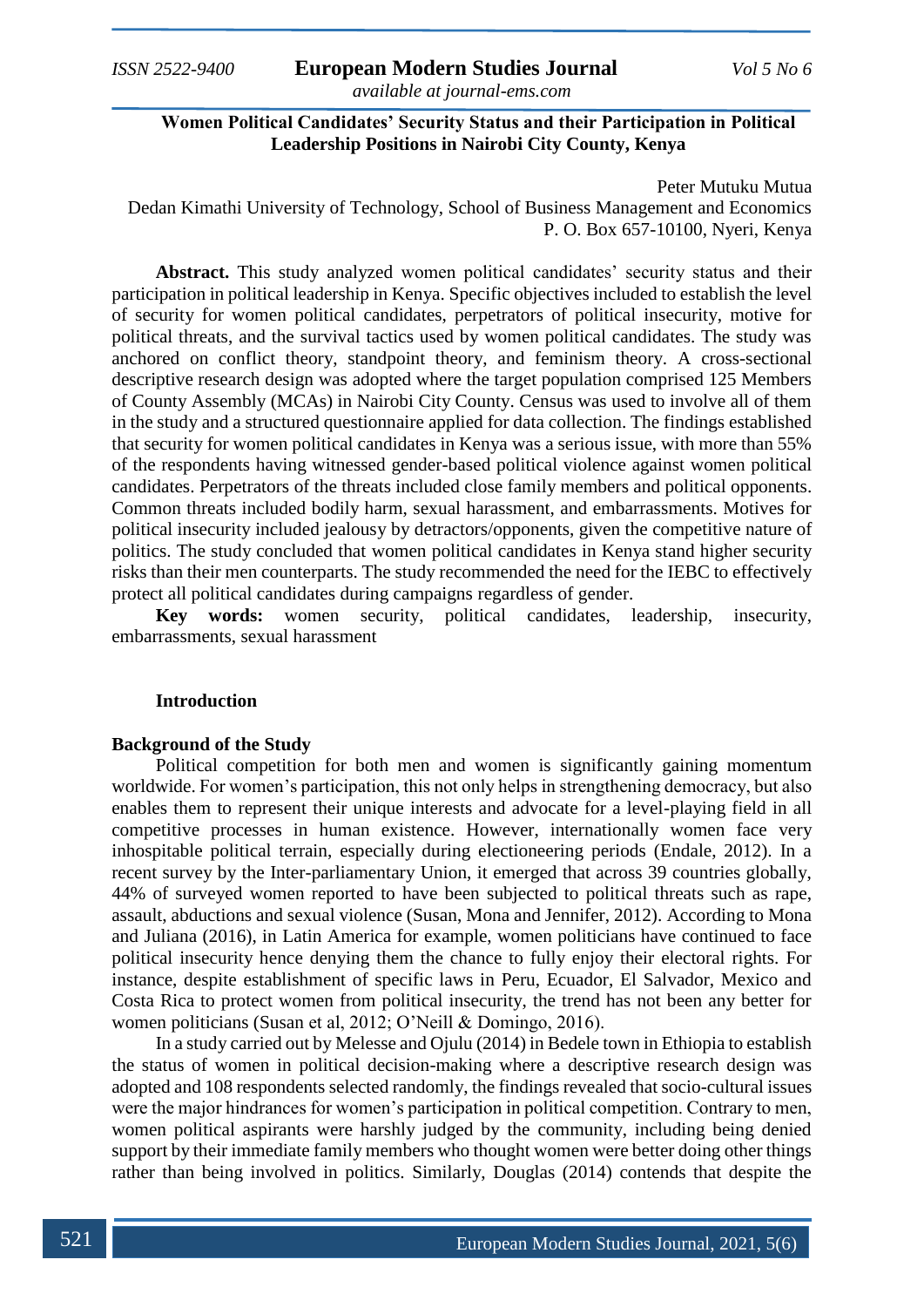comparatively huge number of women as voters, their political representation in the global arena has not been anywhere near that of men. Furthermore, such issues as gender-based insecurity have been the major stumbling block for women politicians where, for instance, women political aspirants are subjected to violence and intimidations during electioneering period (O'Neill & Domingo, 2016).

Based on the feminist perspective, women undergo violence and threats during political campaigns as a strategy for men to keep the former in 'their places' – outside public life (Yoon, 2014). Kelly and Radford (1998) aver that in the eyes of majority of female politicians, violence against women, sexual violence, and gender violence, all continue to have political connotations where women are supposed to be relegated to the political and hence social and economic periphery. Some feminist scholars have however argued that the Beijing Declaration of 1995 marked a significant shift in political environment where the threats to women in politics are seriously being brought into the limelight through feminist research and other gender activist activities (CEDAW, 1992). Nonetheless, women political candidates continue to face huge security challenges in Kenya and the rest of the world.

While many studies of political gender-based insecurity have focused on the practices of groups during political campaigns, the practices of gendered repression have continued to remain real in many parts of the world including in developing democracies such as Kenya (Campbell, 2010). Recent studies have indicated that globally it has not generally been easy for most women to ascend to political offices due to the kind of suppression they face (Okoth, 2000). Yoon (2014) further observes that less than 50 states in the world have been able to elect women into a presidential or premier position. This has been attributed to, among other things, the kind of violence women face during electioneering period hence putting their security in danger. As a result of this, many women candidates tend to withdraw their candidature or abandon their political quests altogether.

Like in many other countries, in Kenya politics plays a key role in influencing policymaking processes. However, Nyabola (2016) notes that since multiparty politics in Kenya in 1992, every general election in the country has seen majority of women aspirants bulldozed by their male counterparts; which led some of them to abandon their political quests completely. Marginalization of women in politics means they will not be able to influence decisions and impact policy-making (Nzomo, 2010). According to Nyokabi (2010), only about 10% of the members of Parliament in the  $10<sup>th</sup>$  Parliament were women. This was way below the global average of 18.8% and the critical mass threshold of 33%. Statistics further indicate that women's participation in political activities largely have to do with them playing the role of voters as opposed to being candidates in elective positions (Nzomo, 2010). This clearly goes against the provisions in Sustainable Development Goals (SDGs) and Vision 2030 where gender equality in all aspects is emphasized for a just society (Nzomo, 2011).

Furthermore, in the Kenyan case, women vying for political leadership have often been viewed as overambitious hence a threat to the status quo (Nyabola, 2016). In a report by the Federation of Women Lawyers (FIDA), in 2012 general elections no woman was elected in a governor position out of the paltry 6 who vied (FIDA, 2013). Interestingly, 231 men had shown their interest in the position, making it 97% against only 3% of women. A similar trend was observed in other positions including Member of the County Assembly (MCA) where only 623 women against 9287 men campaigned. The dismal participation of women in active elective politics has been linked to, among other things, gender-based insecurity. While this trend has persisted even in the latest general elections in Kenya, this situation appears to have been underacknowledged. Gender-based insecurity has often been viewed from a social dimension where it is commonly referred to as gender-based violence (GBV). Yet, political violence meted on women candidates is common, which often discourages them from participating fully in elective politics (Kamau, 2010). For instance, in 2017 the current Nairobi Women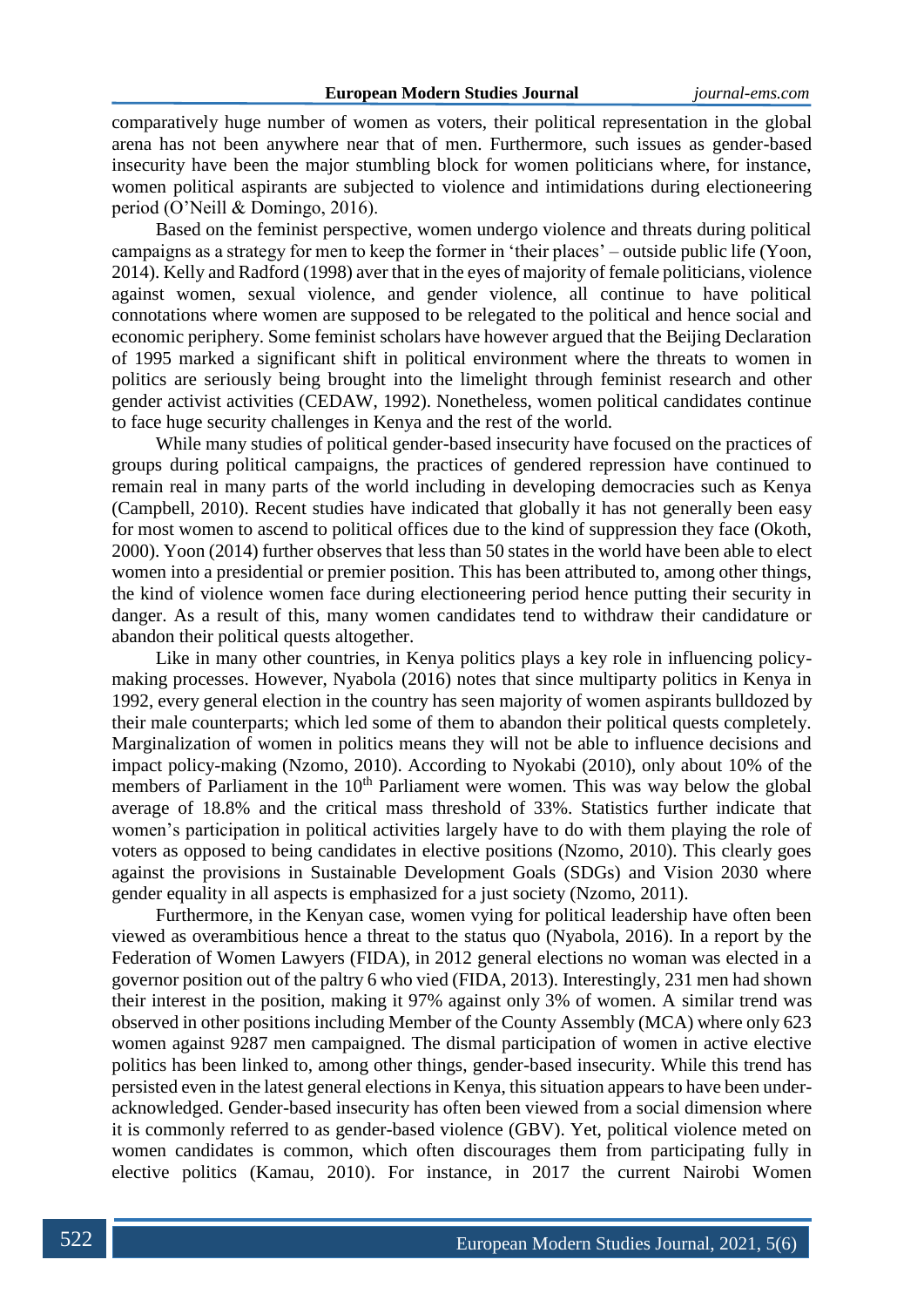Representative, Esther Pasaris, was accosted by about 30 goons, who roughed up her security details (The Star,  $13<sup>th</sup>$  May, 2017). The action was reported in the media as politically motivated.

#### **Statement of the Problem**

Women seeking political leaders continue to face security challenges, especially during active campaign periods. In a study by Melesse and Ojulu (2014) in Ethiopia it emerged that more than 40% of women political aspirants encountered assaults and other harsh treatments from their husbands in order to stop them from contesting. In Kenya, despite the country's membership to the Convention on the Elimination of Discrimination against Women (CEDAW) of 1979, women politicians continue to face physical abuse and other securityrelated challenges from different quarters. The insecurity may come in the form of violence, verbal harassment, intimidation, and cyber bullying among other security-related encounters.

According to media reports, during the Orange Democratic Movement (ODM) party primaries in 2017, the current female Mbita MP's house was burnt down and her bodyguard killed in an alleged scheme by her male political competitors (The Standard, 25<sup>th</sup> April, 2017). In Nairobi, during the same period, an aspiring woman MP for Embakasi South was attacked by rowdy young men in Mukuru Kwa Njenga slums while on a voter registration drive (The Standard, 26<sup>th</sup> April, 2017. These cases and others which go unreported illustrate the kind of security threats women political leaders in Kenya face during competitive elections. Most of such incidences may go unreported, especially if they occur in rural areas where the media is not be very vibrant.

Despite media highlights of the insecurity women political candidates face during campaigning periods, it is not well documented the level of the threats, the real perpetrators, the motives for the threats, and the effect of these challenges on the political careers of women politicians in general. Furthermore, while the threats to women political candidates may be widely seen as being orchestrated or perpetrated by male political opponents, it is not clear to what extent fellow women competitors could also be involved in breaching security of their female colleagues. Though widespread and persistent, depending on circumstances on the ground, gendered political threats may go unreported. It is against the aforementioned that the study analyzed women political candidates' security in Kenya: a case of Nairobi City County.

# **General Objective**

The general objective of this study was to analyze women political candidates' security status and their participation in political leadership positions in Nairobi City County, Kenya.

# **Specific Objectives of the Study**

- This study addressed the following objectives:
- (i) To establish the level of security for women political candidates in Kenya.
- (ii) To understand the perpetrators of political insecurity against women political candidates.
- (iii) To analyze the motive for political threats to women political candidates in Kenya.
- (iv) To determine the survival tactics used by women political candidates.

### **Research Questions**

This study addressed the following research questions:

- (i) What is the level of security for women political candidates in Kenya?
- (ii) Who are the perpetrators of political insecurity against women political candidates?
- (iii) What is the motive for political threats to women political candidates in Kenya?
- (iv) What are the survival tactics used by women political candidates?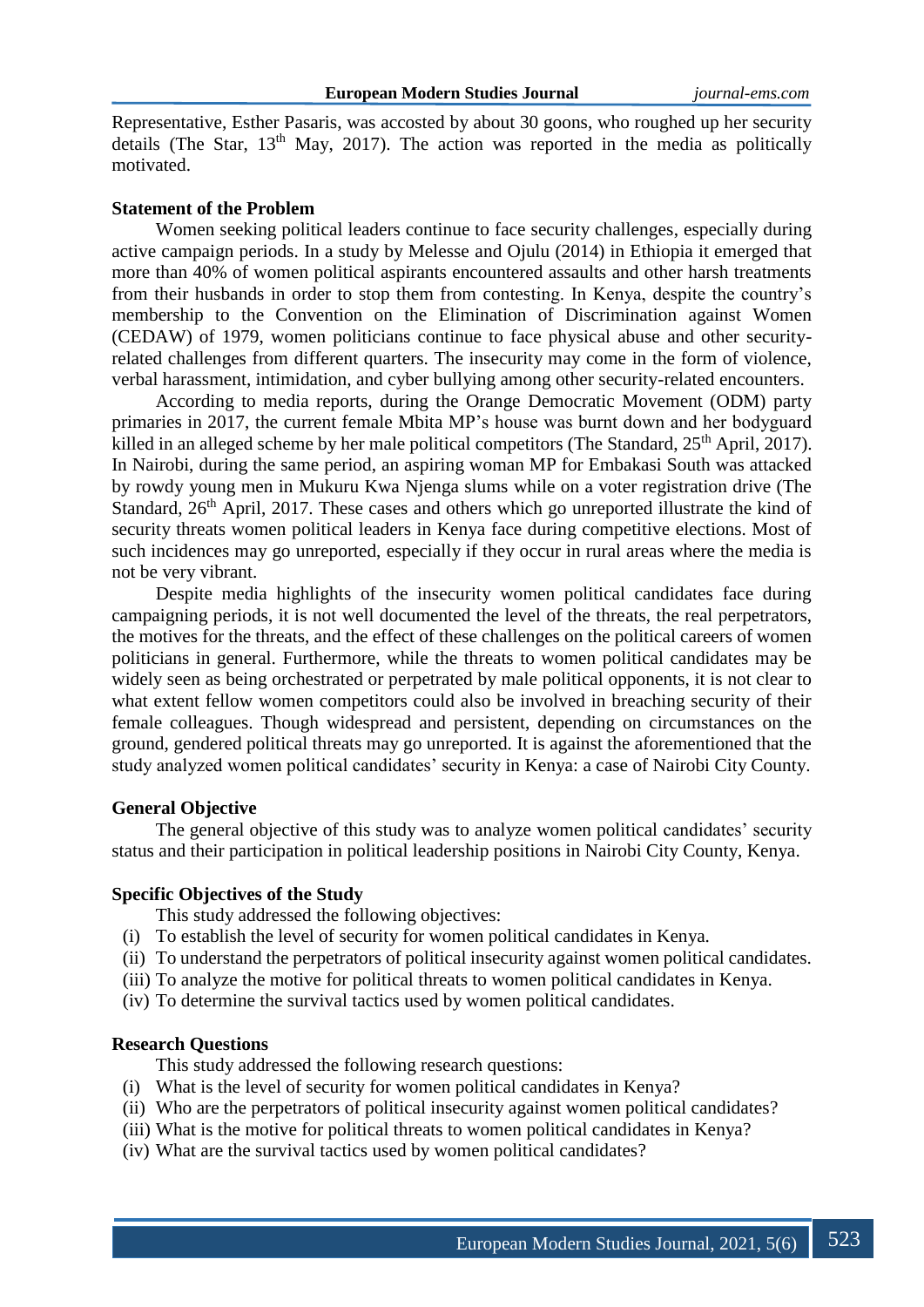# **Scope of the Study**

This study focused on the security of women political candidates in Kenya, with a specific focus on Nairobi City County. As one of the counties attracting very many political office aspirants during the electioneering periods, Nairobi County was an ideal place to explore this study topic. The study was narrowed to determining the level of security for women political candidates, the perpetrators of political insecurity for the women political candidates, the motive for political threats to women political candidates, and the effect of campaign threats on the career of women political candidates in Nairobi City County.

# **Theoretical Review**

This study utilized the Standpoint Theory, Conflict Theory, and Feminism theory. Each of these theories was important in giving a unique perspective in explaining women political candidates' security status and their participation in political leadership positions.

### **Standpoint Theory**

The feminist standpoint theory can be traced back to Hegel's philosophy of the masterslave interaction, and later to Marxist viewpoint of the masses, or the proletariat. According to Harding (1991), Hegel was of the view that through conscious struggles against the master, the lower class can eventually get the freedom from subjugation. The standpoint theory further postulates that through hard work and determination those at the lowest rank of society can eventually rise up to shape their own future and the world around them. Furthermore, the theory presupposes that addressing social oppression and related injustices can better be analyzed from the standpoint of the less privileged members of the society rather than from the viewpoint of those belonging in high classes. Marxist and Hegel's ideas revolved around the framework of class consciousness, hence portraying the standpoint of the less privileged members of the society or the producers of capital as an important starting point for changing the world for the better (Hill, 1990).

This study focused on women political candidates' security status and their participation in political leadership positions in Kenya. In a sense, insecurity that faces women political candidates during campaign periods puts them in a disadvantaged position where they are not able to compete fairly with their men counterparts. Based on the standpoint theory, in order for the women political candidates to survive in the political field, they need to be innovative. This implies that standpoint theory directly addresses the subtheme of political survival for female politicians. The theory insinuates that the disadvantages faced by women political candidates in terms of personal security would better be understood if the story is told from the perspective of those (the female gender) who face the problem.

Based on the suppositions of the standpoint theory, a study on women political candidates' security status and their participation in political leadership positions would be the best starting point for reengineering a unique standpoint for providing impetus to clearly understand how to level political fields for fair competition (Sally & Kinsella, 1997). According to Smith (2004), although women political leaders are often not given as much focus as their men counterparts, renewed enthusiasm on marginalized group of political leadership is important in redefining critical research questions for helping to explain pertinent social and political problems. Furthermore, women political experiences can be viewed as a basis for feminist standpoint which arouses social reawakening on important societal phenomena. Such resurgence is critical for highlighting women's contributions in the political field and putting their challenges in the open as mainstream societal concerns.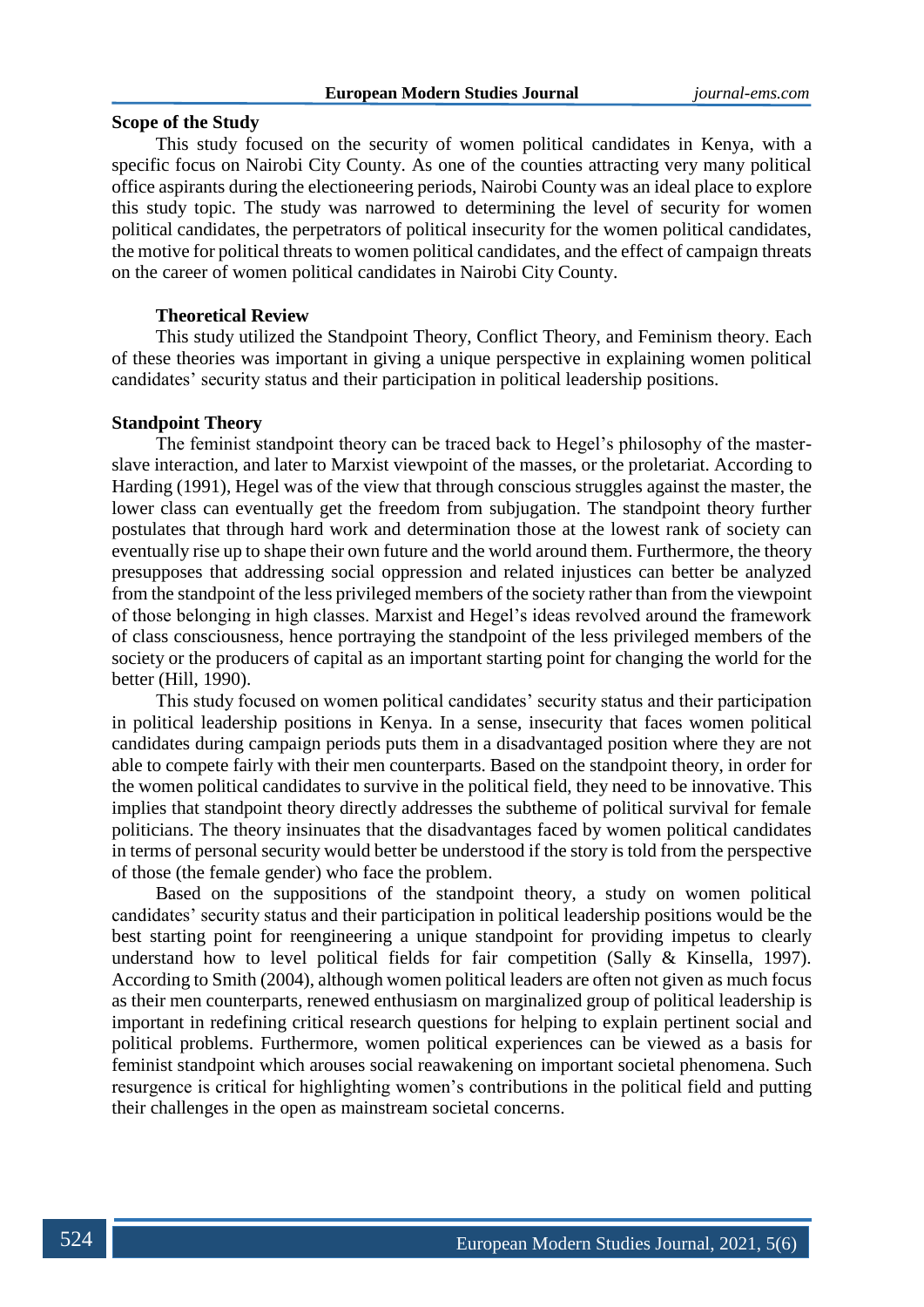# **Conflict Theory**

Mainly associated with Karl Marx, as one of the  $20<sup>th</sup>$  century theories, conflict theory focused on conflict in society and how this should be contained for the sake of achieving societal development. Moving away from structural-functionalism, the theory advocated more for the concept of change. As opposed to functionalists, conflict theorists argue that powerful groups and individuals would always tend to maintain the status quo unless there was conflict to force them to adopt change. This is because change is a critical element for correcting social injustices and inequalities. Related to gender-based political insecurity, women will remain in their traditionally crafted place unless they are bold enough to challenge the status quo. Women who fear to immerse themselves fully into the murky world of politics by choosing to remain in the periphery will not be able to make any meaningful change. This theory therefore is relevant in addressing the objective focusing on the level of security for women political candidates in Kenya and determining the perpetrators of political insecurity for the women political candidates.

Since there is no possibility of achieving social change without some level of conflict, conflict theory advocates for a struggle by conflicting groups so as to realize desired change. Modern conflict theory is heavily influenced by ideals of Karl Marx's theory which advocates for disruption of the status quo in order to transform society. In relation to competitive elective politics, winners are always those who are not ready to quit at any slightest provocation or resistance from their opponents. This theory would be very relevant in explaining how genderbased political insecurity affects women politicians not only in Kenya, but in many other parts of the world. This therefore means that women who want to excel in their political careers should be ready to square it out with their male counterparts or any other opponent.

#### **Feminism Theory**

The Feminist movement was born in New York in the 1980s, bringing together several people whose main focus was equality for women in civil, social, religious and economic terms (Butler, 1990). Generally, feminism theory focuses on the empowerment of women and advocates for women's equality in terms of social, political and economic realms. According to Connell (1995), like their men counterparts, women should be given fair opportunities to explore their livelihood endeavors. The Feminist movement came into the limelight in the 19<sup>th</sup> century and aimed at giving women equal access to life opportunities and put them in the same pedestal as their men counterparts in many spheres of life. This study focuses on the security of women political candidates as their human right. In line with the dictates of this theory, women in politics should be accorded sufficient security to be able to compete favorably men competitors.

At the advent of the Feminism theory, one of its main points of focus was on the women's rights to vote and make informed political choices. However, over time, the theory has expanded its scope to give a bearing on the women's political competition where the feminists push for the recognition of women's space in every aspect of life. To the feminists, equal representation of women in society is unalienable and men should be ready to cede some ground so that women can also feel accommodated (Coates, 2003). Sheldon (1997) further postulates that feminist theory gives women encouragement to stand up to be counted when it comes to equal political representation. This is critical especially given that politics plays a very critical role in terms of policy formulation and resource allocation. Although the feminist movement was originally intended for liberation of black women who seemed more repressed in terms of political rights, the philosophy has since gained traction hence attaining popularity as a foundation for advocating for women's rights and freedom.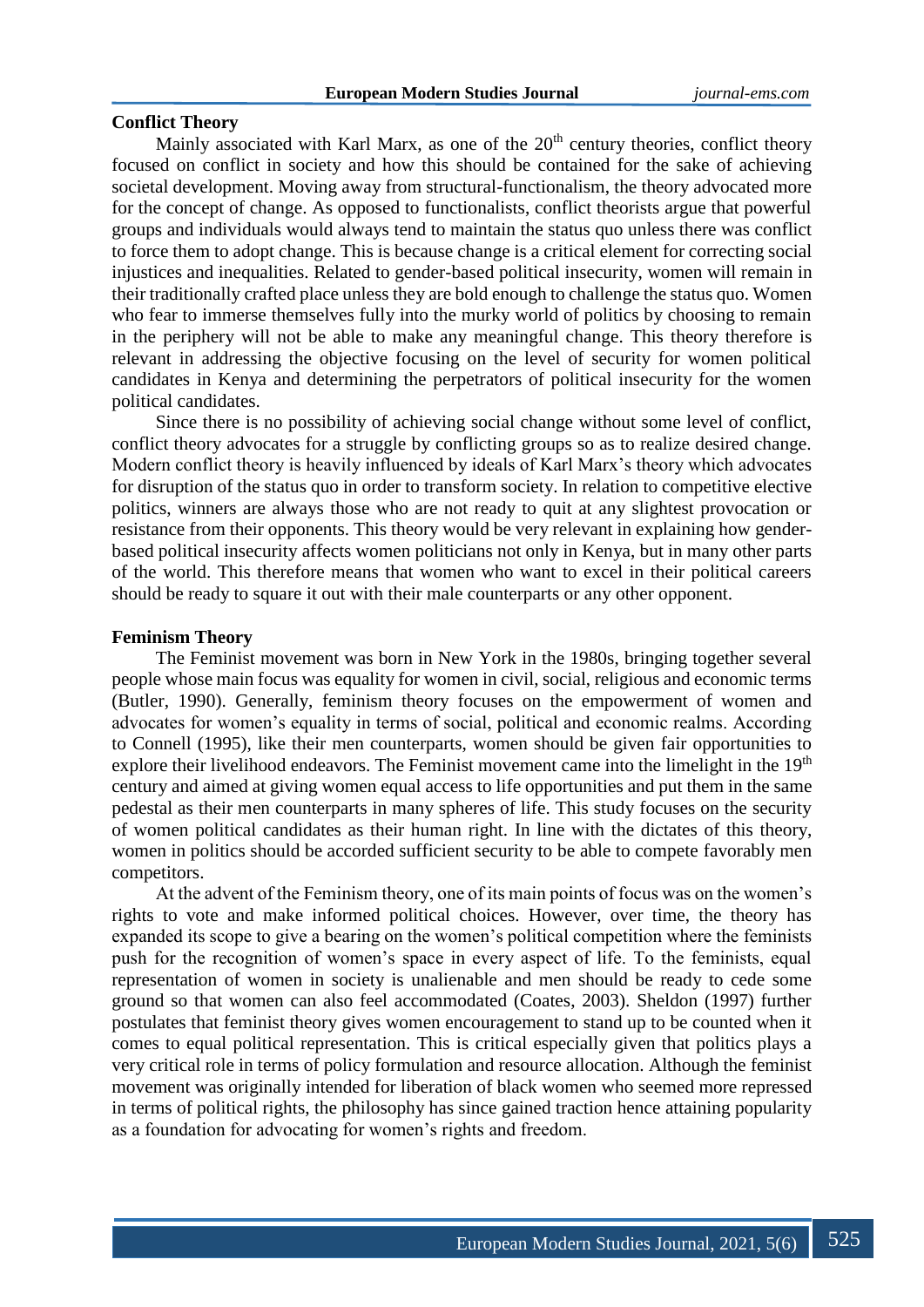#### **Empirical Review**

This study was founded on the need to explore gender-based political insecurity in Kenya and the challenges or opportunities this presents to women politicians in Nairobi City County. Empirical literature review is based on: women politicians and their level of security, perpetrators of political insecurity, motive for political threats to women political candidates, and the effect of campaign threats on the career of women political candidates.

# *Women Political Candidates and their Level of Security*

During political campaigns insecurity for political office aspirants tends to increase. By virtue of gender differentials, women political candidates tend to face more insecurity than their men counterparts (CEDAW, 2018). Gender-based political insecurity takes many forms and happens in various political contexts. Sometimes known as violence against women in politics (VAWP), this is a global phenomenon, happening both in public and private spheres (UN Women, 2015). Moore (2016) further adds that despite existing national legislation and global frameworks to enhance women's participation and representation in politics and public decision-making arena in an environment where their security is not threatened, the political environment in elective politics still remains skewed in favor of men.

Given the comparatively big number of women voters globally, political insecurity for active women political players tends to muzzle the voice of the majority in public decisionmaking forums (Morgan, 2016). Furthermore, according to the Center for Multiparty Democracy (2014), many women political contenders have been physically abused, emotionally tortured and psychologically harassed so that they can forego their quest for a political seat in favor of their competitors, who mostly turn out to be men. This ultimately undermines democracy and good governance and borders on criminality. Scholars have further indicated that as women continue to entrench their presence and authority in public life by freely exercising their political rights, gender-based political insecurity increasingly becomes their greatest barrier (Kroon, 2017). This is more so due to the fact that the situation instills in them fear for their personal security and that of their families.

Violence against women in politics is fundamentally associated with violence against women in general (CMD, 2014). This means that this form of insecurity robs women of their most basic right to equal and free participation in public processes and endangers their personal security and that of their families as well as the safety of their property (Ballington, 2016). The fact that gender-based political insecurity denies women the opportunity to freely participate in political processes clearly makes this a distinct form of human rights abuse and criminal tendencies which alienates women from the mainstream development agenda. According to the UN, the common forms of gender-based insecurity women in politics are likely to face can be broadly categorized as psychological, physical, or sexual abuse as well as arbitrary detention among others (UN, 2014). Past studies have attempted to address the topic, but not exhaustively.

Kellow (2010) conducted a study in Liberia to understand the kind of challenges women candidates face during campaign periods where primary data was collected from 112 Members of Parliament using a structured questionnaire. The study was analyzed using descriptive analysis methods and it was noted that there were several limitations for women politicians. The study specifically revealed that more than 63% of female candidates and their supporters were often accosted by politically organized gangs with gender-based intimidation which were meant to compel the women to abandon their campaigns, and possibly end their political careers altogether. Further, the study discovered that the aggression took the form of verbal harassment directed at questioning their competency and branding them as prostitutes. Despite the elaborate findings, the study did not focus on the level of security women candidates are accorded during campaigns and how they handle the situation every time things appear to be getting out of hand.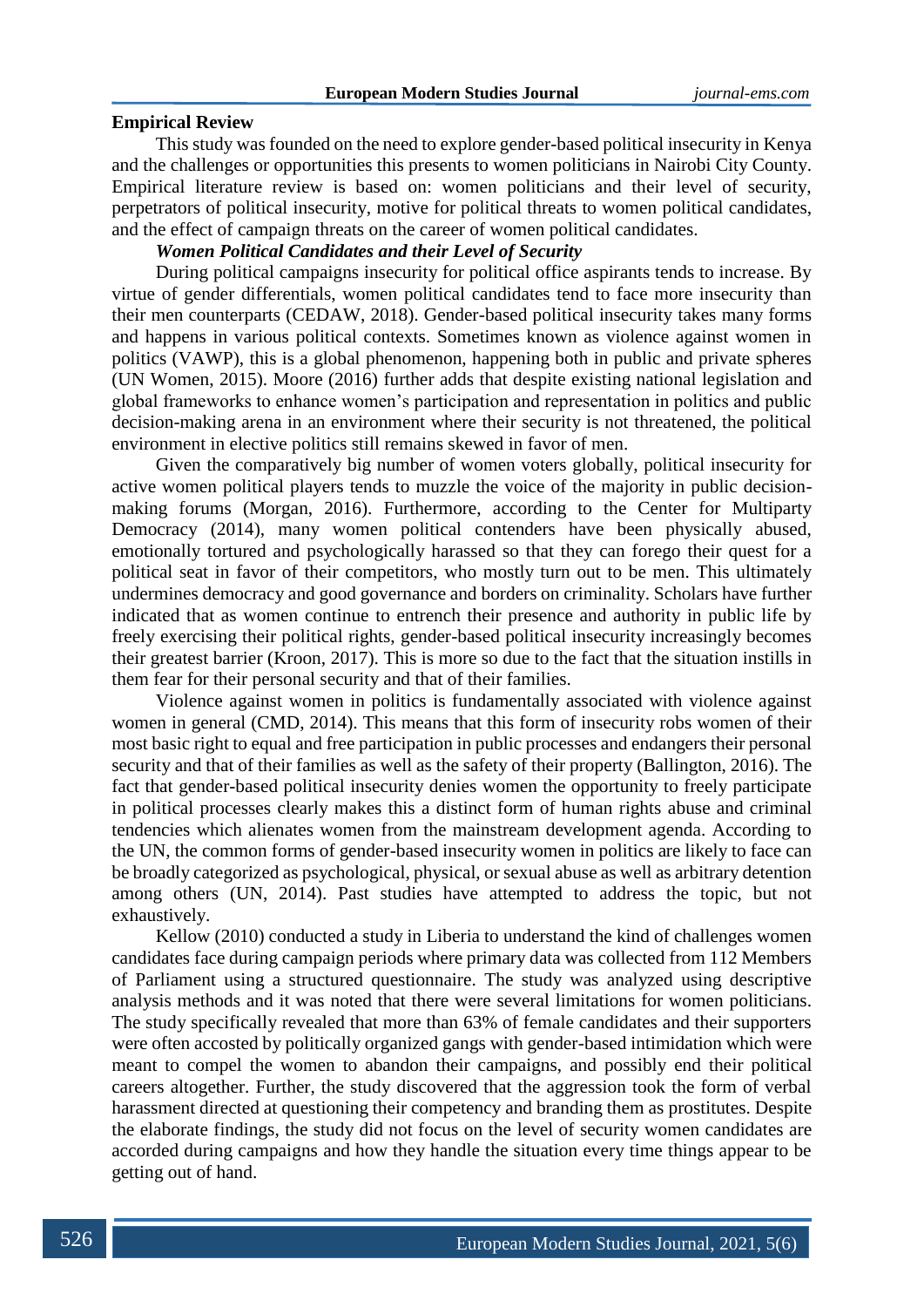Similarly, Beardsley et al (2016) stated that for women to make it in competitive politics, they need to work harder than men since more than 56% of them face far more hurdles than their men counterparts in terms of their personal security and that of their families. In their study to understand what ails the woman politician in Sierra Leone in her quest to capture political office, it came out that women aspirants often meet severe and sometimes threats of violence. The study further noted that about 39% of women reported to have been physically abused.

In a study conducted by the Federation of Women Layers (FIDA) in Kenya, figures by the Independent Electoral and Boundaries Commission (IEBC) indicate that in 2017 general elections there was an improvement of the number of women elected into different offices compared to 2013. For instance, 3 women governors from none; 23 vs. 16MPs; and 96 vs. 82 MCAs were elected into office in 2017. Although this marked an impressive improvement from the previous elections, women comprised only about 9% of the 1,835 elected individuals in different offices (FIDA, 2018). The decimal showing of women in the elective positions was partly attributed to their fear of gender-based insecurity in form of electoral violence.

Nairobi County remains one of the politically competitive regions in the country, especially due to its centrality in the economic sector of the country. By virtue of its centrality in the country's affairs, Nairobi City County attracts a huge number of political candidates whenever elections are held (Nzomo, 2011). However, out of the 17 elected MPs in Nairobi, only 1 is a woman. Similarly, out of the 85 elected MCAs in Nairobi County, only 5 are women (FIDA, 2018). Following the big number of aspirants to political seats in the county, competition is known to be very stiff hence necessitating competitors to employ even dirty tricks to outdo their opponents. Although several gender-based insecurity cases go unreported, many such incidences have been witnessed in the recent past where women are the prime targets (Oroko, 2013).

#### *Women Political Candidates and Perpetrators of Political Insecurity*

The level of insecurity for women is unmatched in Africa where violence is often meted not only on the woman aspirant but also on family members and supporters (Htun & Weldon, 2012). This is no exception in Kenya where gender-based political insecurity has been in existence for as long as elections have existed, and especially since 1992 when multiparty politics was introduced in the country (Center for Multiparty Democracy, 2014). Women have often shouldered the heaviest burden of the violence during electioneering periods where both women political leaders and women aspirants become the prime targets of their male counterparts. Many times during campaign periods, the media is awash with news about armed militia or hired goons of some politicians unleashing terror on political opponents, and more so on women politicians (Escobar-Lemmon & Taylor-Robinson, 2014). Studies have further indicated that there are many cases where, during elections, women politicians have to contend with intimidations, verbal, physical and sexual abuse and destruction of property (Kamau, 2010).

Cases have also emerged where women candidates have lost their young children in incidences related to election-related violence, either through kidnappings or accidental deaths (Moore, 2016). Other personal costs included rape and hospitalization cases as well as threats to family members, which often act as disincentives to the new political entrants. Although the violence is not selective based on gender, women politicians are affected most where some of the attacks are intended to humiliate them and undermine their personal integrity (Ballington, 2017). Vulgar and repulsive language is meant to disparage the candidate hence portraying her as not fit to hold a public office. Many cases have emerged where individuals are directly involved or where gangs are hired to carry out the dirty work of their political masters.

According to the Center for Multiparty Democracy (2014), in 2013 elections in Kenya, 63% cases were reported about female candidates being subjected to physical theft of academic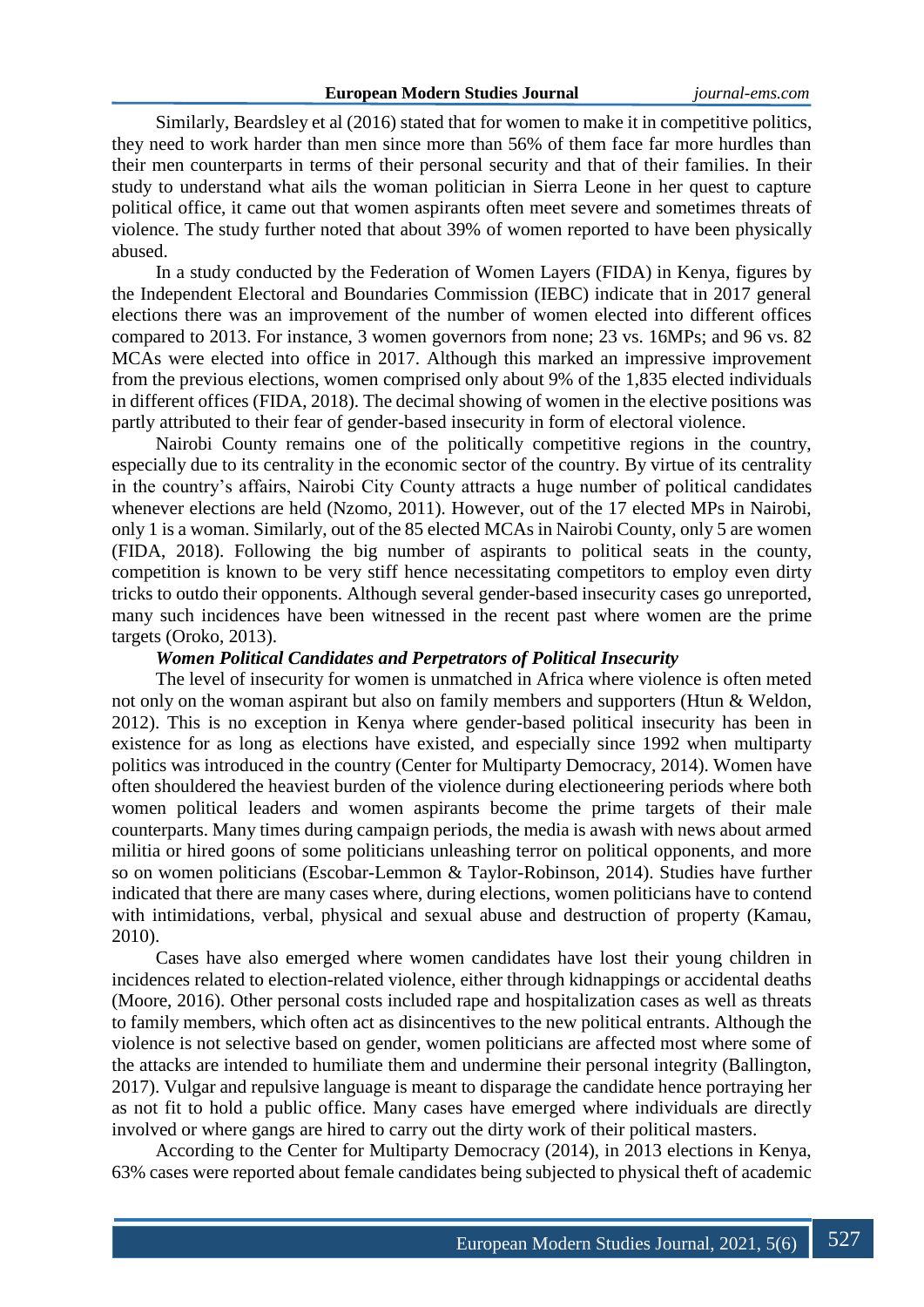and other legal documents certifying their nominations. This is where groups of young men were often organized by the woman political candidate's opponent to execute their orders. Bribery incidents have emerged where the women candidates are tempted to withdraw their harassment (UN, 2016). Furthermore, sometimes hecklers are paid to jeer women candidates and interfere with their campaigns. Maingi (2014) states that a dead body was placed at the nomination ground of one female candidate known as Mary Kimwele who was vying for Nairobi woman representative as a ploy to stop her. Another ugly incident involved a dirty propaganda gimmick where condoms were thrown all over the place bearing the name of one female candidate. The situation for most targeted women politicians is allegedly made worse by the police who are sometimes reluctant to investigate and make arrests on grounds that politics is, by its nature, dirty hence it is difficult to completely dissuade other politicians from attacking their opponents. Whichever way women harassment during election period is looked at, it is clear that they face more security challenges than their male counterparts.

# *Motive for Political Threats to Women Political Candidates*

Globally, the political field is dominated by men where the question of gender imbalance seems to play out overtly in terms of both the voters and political office seekers. According to Ballington (2016), violence against women in politics (VAWP) is a common strategy that is used to silence women and prevent them from exercising their political rights. In addition, as the violence poses imminent danger to their lives, those of their family members and the safety of their property, a number of women political office aspirants are known to give up their ambitions for elective positions once they realize that there is too much intimidation for them. This view is rooted in the UN definition of violence against women in politics as a human rights violation hence a culmination into criminality. Generally speaking, according to the UN (2013), political violence is always designed to influence the outcome of an electoral process and hence the distribution of political power. The violence can manifest as physical, psychological or social forms where these may involve beatings and physical injuries, coercion or intimidation, or abductions to isolate the targeted individual from family and friends. While these are clearly criminal offenses, during campaign periods they are likely to go unpunished, depending on the influence of the perpetrators since in most instances such behaviors are orchestrated by politicians with a lot influence on the justice system processes.

In many occasions men are linked to political terror gangs which are mandated to silence their women opponents (Morgan, 2016). While such groups mostly comprise of young men, their target is usually female candidates who can be attacked at any time of the electoral cycle, including during, prior or after the elections (UN and DPA, 2013). Based on the very definition of the concept of 'violence against women in politics', it is portrayed as if men are the main perpetrators. However, according to Ballington (2016), 'violence against women in political life is any act of, or threat of, gender-based violence, resulting in physical, sexual, psychological harm or suffering to women, that prevents them from exercising and realizing their political rights, whether in public or private spaces, including the right to vote and hold public office, to vote in secret and to freely campaign, to associate and assemble, and to enjoy freedom of opinion and expression. Such violence can be perpetrated by a family member, community member and or by the State'. Similarly, such an act can be perpetrated by a fellow woman who has her ulterior motives against the victim.

According to feminist theorist, patriarchy in the political arena continues to deny women the opportunity to realize their potentials both in terms of leadership and contributions to important public decision-making processes (Nzomo, 2014). On the plebiscite, men play a critical role in enhancing women's representation and participation in politics. Equality of men and women in key decision-making positions marks the beginning of democratization of leadership and governance structures not only in political sphere but in all aspects of life. Yet, studies have indicated that right at the household level, women aspiring for political seats are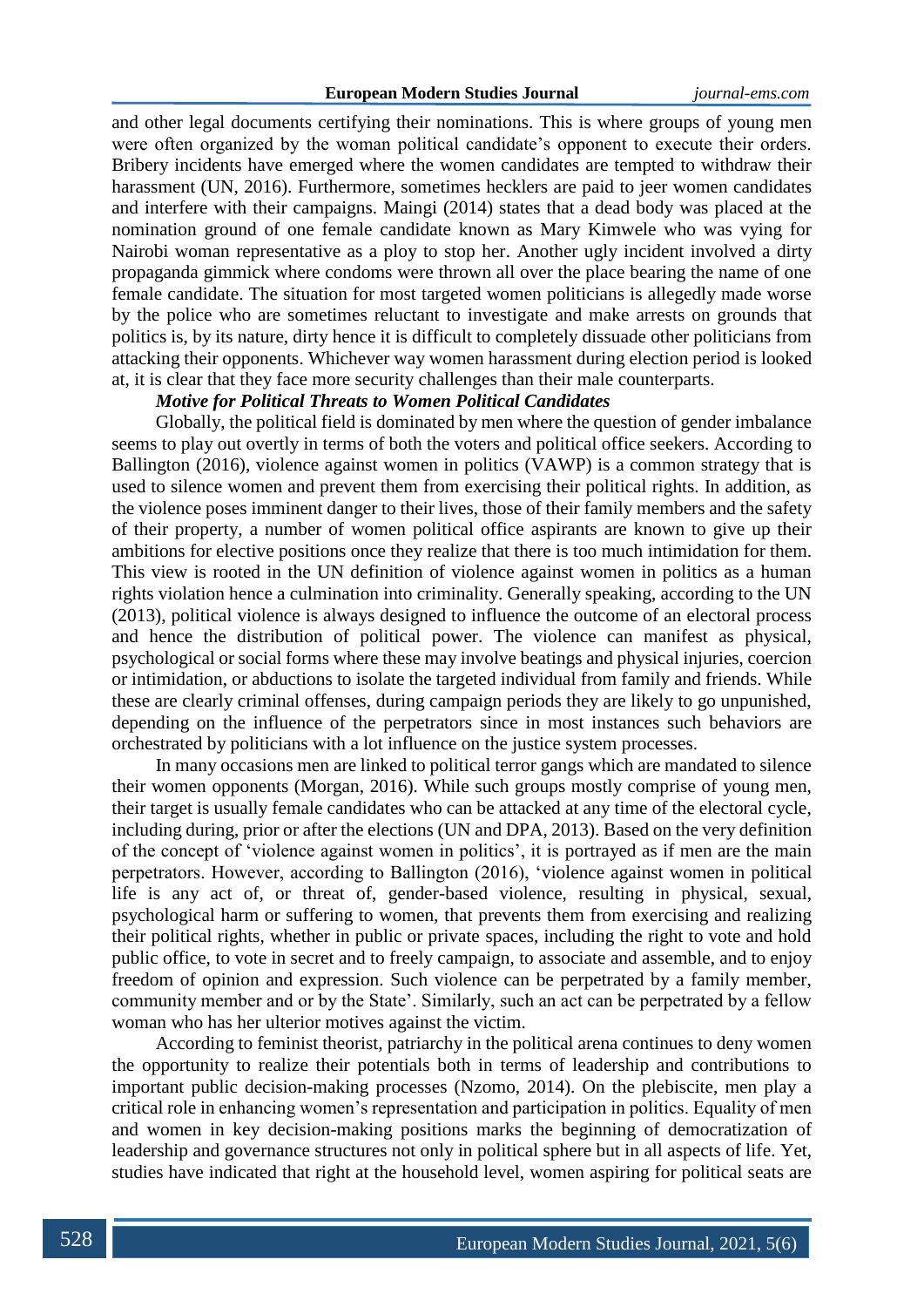sometimes denied support from their male spouses, including preventing them from using family assets for campaigns (Morna, 2014). The worst case is where they are physically abused so that they can 'toe the line' in terms of pulling out of the race due to pressure from the spouse. Furthermore, men may refuse to give moral support to their female relatives who aspire for political office, either for fear of the latter's security or due the feeling of social insecurity on the part of men like in the case of a spouse (Moore, 2014). Although on the face of it this is sometimes viewed as a case of denying one her political right, a deeper insight would reveal a criminal act; one that requires the perpetrator to face the law.

### *Survival Tactics of Women Political Candidates*

Many women are known to have abandoned their political quests due to gender-based political insecurity. In a study done by Inter-parliamentary Union in Geneva Switzerland to understand the effect of sexism, harassment and violence against women parliamentarians, it emerged that the attacks were particularly gendered and were intended to discourage women from becoming active in politics hence muzzling their voice in parliament (James et al, 2016). Among the victims of violence surveyed, 66.7% of them said that the incidents had distressed them while 46.7% indicated that they had feared for their physical security and that of their families and friends. This therefore led to their withdrawal from their campaigns and subsequently ended up abandoning politics. In addition, 38.7% of the respondents said that the incident of being subjected to acts of violence had undermined their ability to discharge their representation and oversight roles and had curtailed free expression of their opinions. The findings of this study are just a demonstration of what may be the effect of political insecurity to elected politicians who are targeted on the basis of their gender (Krook, 2016).

In quantitative study by the UN Women and UNDP to understand how to prevent violence against women in elections in sub-Saharan Africa, 20% of the respondents said that they had experienced physical violence (UN Women and UNDP, 2017). A questionnaire was used to collect data and 32% of the respondents said they had been slapped, pushed, struck or hit wit with an object; all in a bid to stop them from contesting the seats in question. Twelve percent of those who were surveyed said that someone had threatened to use or actually used a firearm, knife or other serious weapon against them during their campaigns. Some even said they had been beaten by policemen during their peaceful political campaign rallies. In order to survive the ordeals, some of them had to increase their security personnel. The study did not however elaborate on the performance of the candidates after their security details were enhanced.

Such violence against women is not only unique to a few contexts but is rampant in many places, mostly perpetrated by male supporters of rivaling parties, male family members or law enforcers (UN, 2013). The general impact on the victims is heightened fear, restricted travel and movements, and cumulative emotional and physical cost especially if it is repeatedly done. In the long run, it causes women aspirants to reconsider dropping their political ambitions hence totally interfering with their political rights and instilling in them untold fear. According to the International Foundation for Electoral Systems (IFES), the minimal number of women political office entrants could be a testimony to the effect of political intimidation which causes them a lot of trauma and ultimately leads to their total absence from public decision-making arena (IFES, 2016). But in order for some of the women political candidates to survive such tribulations, some of them turned to their close family members for solace and social support.

Households represent the first line of defense against the consequences of gender-based political insecurity. However, break-up of marriages and escalating domestic violence meted on women politicians is not a new phenomenon as a marker of increased tension due to women involvement in politics. In a study by Moore (2014) where descriptive research design was used and a questionnaire adopted for collection of data, the study revealed that women political candidates were more disadvantaged than their male counterparts. The study further indicated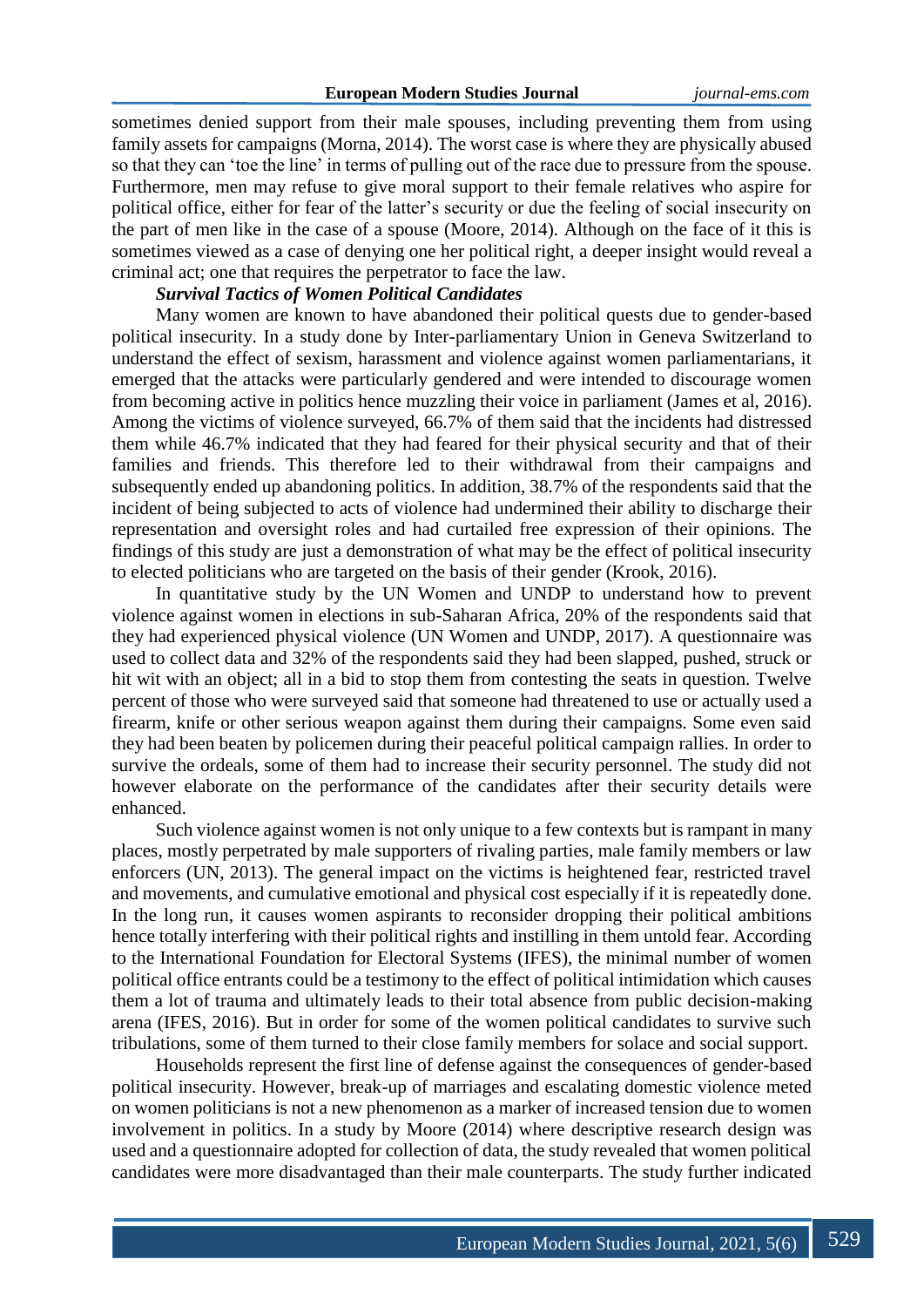that increased insecurity in many aspects of life may exacerbate political insecurity for women in politics, either as voters or candidates for various offices. In this sense, 27% of the respondents said that the most immediate aspect of women political insecurity is the widespread physical and sexual violence which threatens women's well-being and, sometimes, their very survival. Despite these revelations, the study fell short of holistically addressing the issues surrounding women political candidates' security during political campaigns. Furthermore, the study failed short of highlighting what kind of support family members provided to insecure women political candidates and how this helped them to excel in their political offices pursuit. Hence, this proposed study indents to address this question more holistically.

### **Conceptual Framework**

This study was restricted to four independent variables which included level of security, perpetrators of insecurity, motive for political threats, and survival tactics of women political candidates. All these were presumed to influence security of women political candidates in Nairobi City County who engage in competitive politics.

# **Independent Variables**



**Figure 1. Operational framework of security of women political candidates independent variables**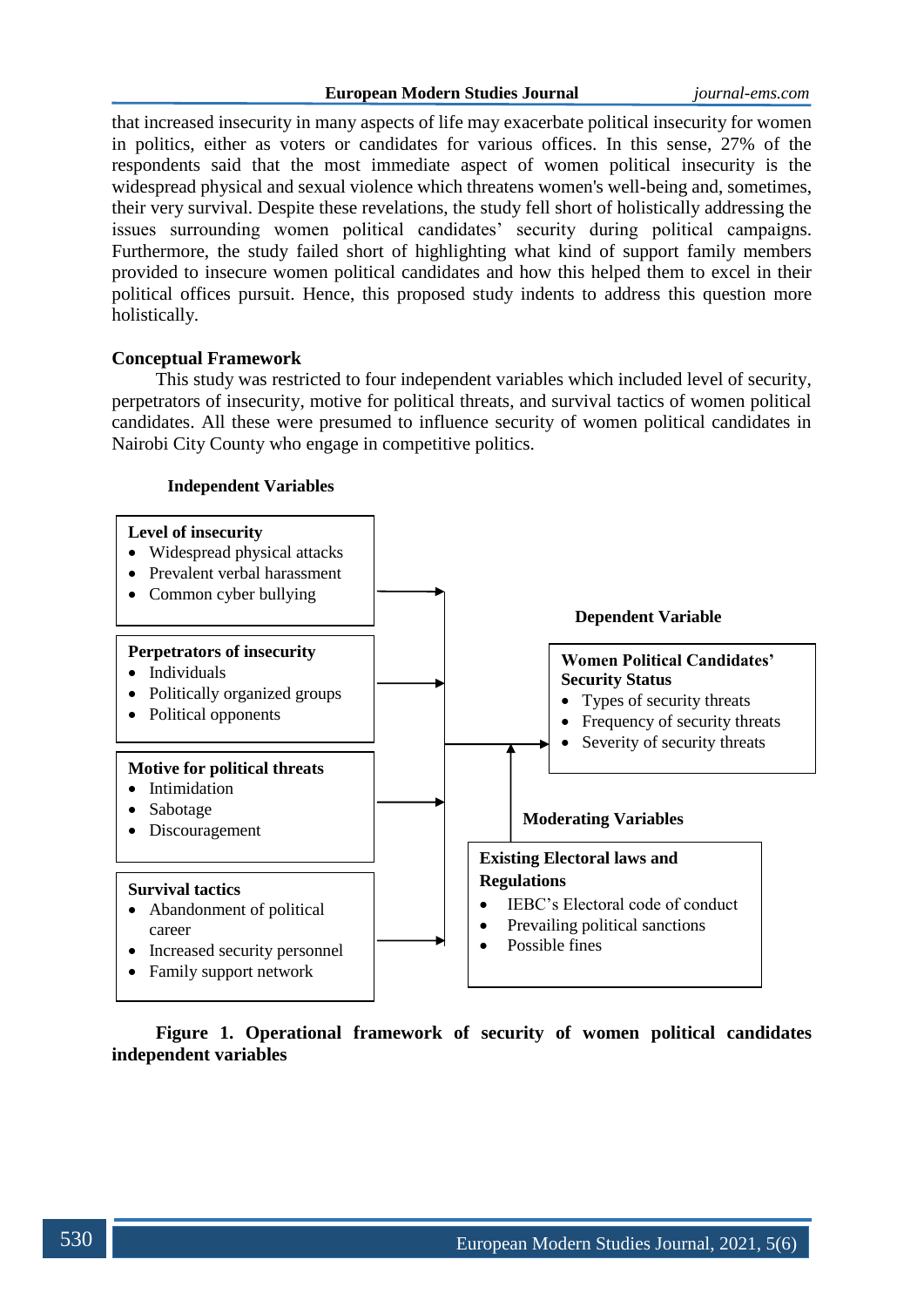### **Research Design and Methodology**

# **Study Design**

This study used cross-sectional descriptive research design as a process through which to achieve the study objectives. According to Orodho (2002), this approach is suitable on account of its ability to allow for collection, summarizing, interpretation and presentation of information in a concise manner. Further, descriptive studies explain phenomena based on their social reality. This design was therefore suitable to allow collection and analysis of data regarding women politics in Nairobi City County in terms of their challenges and opportunities.

### **Study Area and Target Population**

The study was carried out in Nairobi City County. Besides being one of the 47 counties of Kenya, Nairobi is also Kenya's capital city. It is located in south central Kenya, about 140 kilometers (87 miles) south of the equator. According to the 2019 national population census, Nairobi has a total population of about 4.4 million residents, comprising of 49.9% of male and 50.1% of female (KNBS, 2019). The county is composed of 17 parliamentary constituencies and 85 electoral wards. It is a very ethnically diverse city, with some of the major tribes as Kikuyu, Luhya, Luo, Kamba, and Kisii. In the last general elections in 2017, the county attracted more than 800 candidates in various electoral positions. This trend has tended to recur where numerous candidates usually emerge to compete for the limited positions at various political levels.

The target population for this study constituted 125 Members of County Assembly (MCA) of Nairobi County who were either competitively elected or nominated. They were grouped into elected and nominated MCAs. Table 1 gives a summary of the target population.

| Category            | <b>Number of Respondents</b> |
|---------------------|------------------------------|
| <b>Elected MCAs</b> |                              |
| Nominated MCAs      | 40                           |
| <b>Total</b>        | 125                          |

### **Table 1. Target population**

#### **Sampling**

The study used census where all the 125 MCAs in the Nairobi City County Assembly were involved in the study. This implied that all the 125 MCAs in the Nairobi City County Assembly formed a sample for the study. Table 2 illustrates the sample size for the study.

**Table 2. Sample size**

| <b>Units of Analysis</b> | <b>Target Population (N)</b> | <b>Sample Size (n)</b> |
|--------------------------|------------------------------|------------------------|
| Elected MCAs             |                              |                        |
| Nominated MCAs           | 40                           | 40                     |
| <b>Total</b>             | 125                          | 125                    |

### **Research Instruments and Data Collection**

A semi-structured questionnaire was used to collect primary data, and this was administered through face-to-face interviews. Closed-ended and open-ended questions provided an opportunity for complementary information hence enriching data for the study. Both quantitative and qualitative data were important for the study. While quantitative data was critical for statistical purposes, qualitative data helped the researcher to gain a detailed understanding of the factors that contribute to insecurity for women aspirants for political positions. Interviews were largely conducted at offices of the respondents.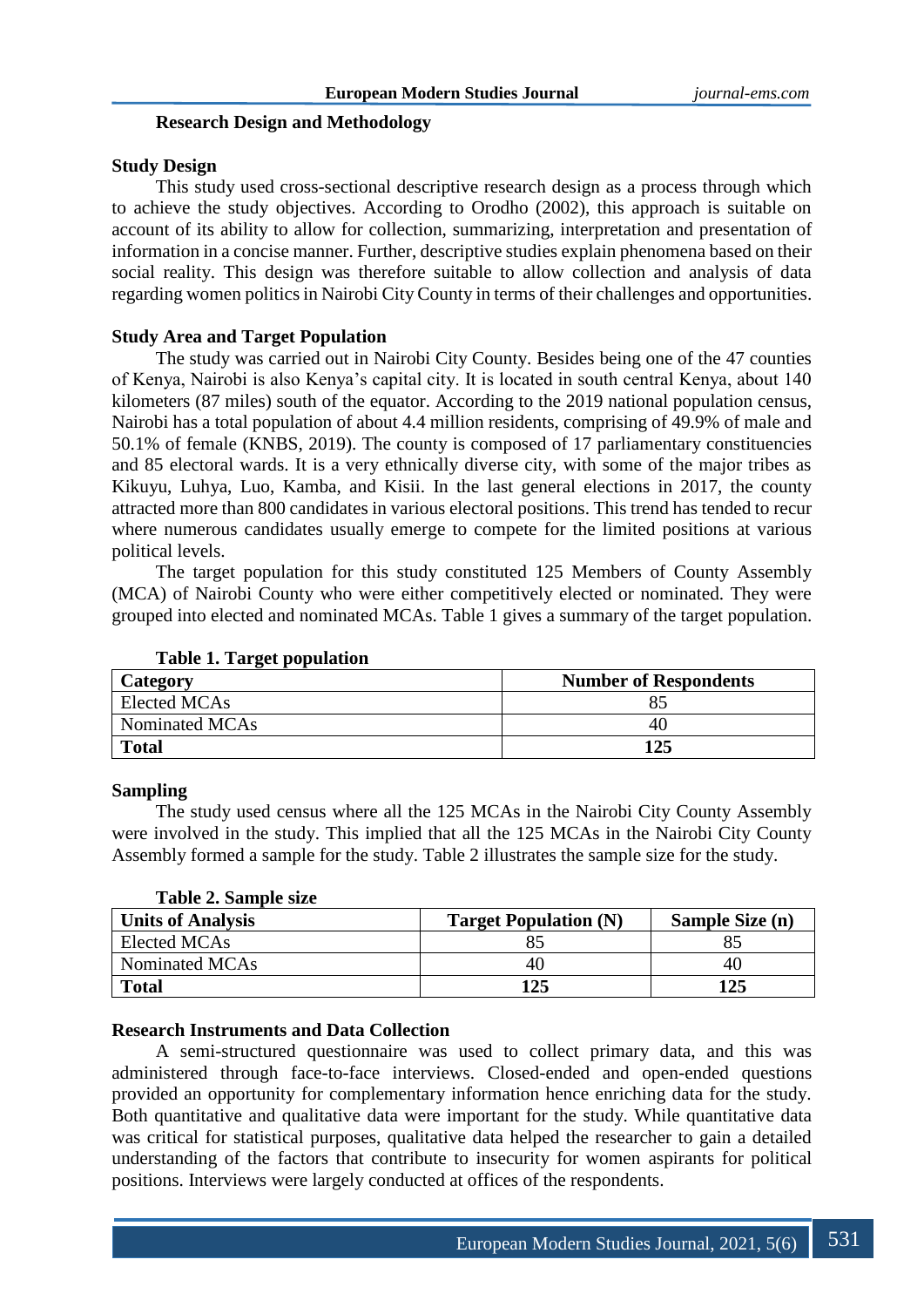A questionnaire was preferable because it easily allows for gathering of large information and saves time during data collection. In addition, a questionnaire provides the opportunity to uphold confidentiality of the information shared by the respondents as they are not expected to write their actual names. Dropping the questionnaire for the respondents to fill at their convenient time before filled ones were collected, also saved time during fieldwork. For those respondents with busy schedules, a questionnaire enabled them to complete the same during their free time. It was also easier to self-administer the same by the respondents hence cutting on the cost, especially in terms of fare by the researcher and his research assistants.

# **Data Analysis and Presentation**

Descriptive data analysis techniques were employed in processing of data. After data entry, SPSS computer software program and Excel worksheets were used to analyze quantitative data. Results were then summarized in form of frequencies and percentages using distribution tables. Regarding qualitative data, this was analyzed using thematic content analysis technique. This method was appropriate in making extrapolations through objective and systematic identification of common features of information collected from the field. Qualitative data was presented using narratives within the main texts.

# **Ethical Considerations**

During the entire research process, all due protocols were observed. A clearance certificate was obtained from the National Commission of Science, Technology and Innovation (NACOSTI). In addition, during the actual data collection process the respondents were assured of confidentiality and anonymity of their shared information. Collected data would only be used for the purposes of the study and the respondents' true identity was not going to be revealed. They were also informed of their right to freely participate in the study without any form of coercion. Proper acknowledgement of the source was also done so as to respect intellectual property of other scholars.

### **Research Findings and Discussion**

The study analyzed women political candidates' security status and their participation in political positions in Nairobi City County. Specific objectives included to establish the level of security for women political candidates in Kenya, the perpetrators of political insecurity against women political candidates, the motive for political threats to women political candidates, and the survival tactics used by women political candidates. In this study, out of a total sample of 125 respondents, 95 of them managed to successfully complete and return the questionnaire, which translated to 76% response rate.

| Category of         | <b>Sample Size</b> |                    | <b>Response Rate</b> |                    |  |
|---------------------|--------------------|--------------------|----------------------|--------------------|--|
| <b>Respondents</b>  | Frequency $(N)$    | Percentage $(\% )$ | <b>Frequency</b> (n) | Percentage $(\% )$ |  |
| <b>Elected MCAs</b> |                    | იგ                 | 68                   |                    |  |
| Nominated           | 40                 |                    | つつ                   | 68                 |  |
| <b>MCAs</b>         |                    |                    |                      |                    |  |
| <b>Total</b>        | 125                | 100                | 95                   |                    |  |

#### **Table 3. Response rate**

#### **Descriptive Analysis of Women Political Candidates Security Status**

The first objective of the study was to establish the level of security for women political candidates in Kenya. Asked whether in their political career the respondents had faced any gender-based political violence, 52 (55%) of them answered in the affirmative while 43 (45%) said they had not. Furthermore, on a 5-point Likert scale where 1=strongly disagree,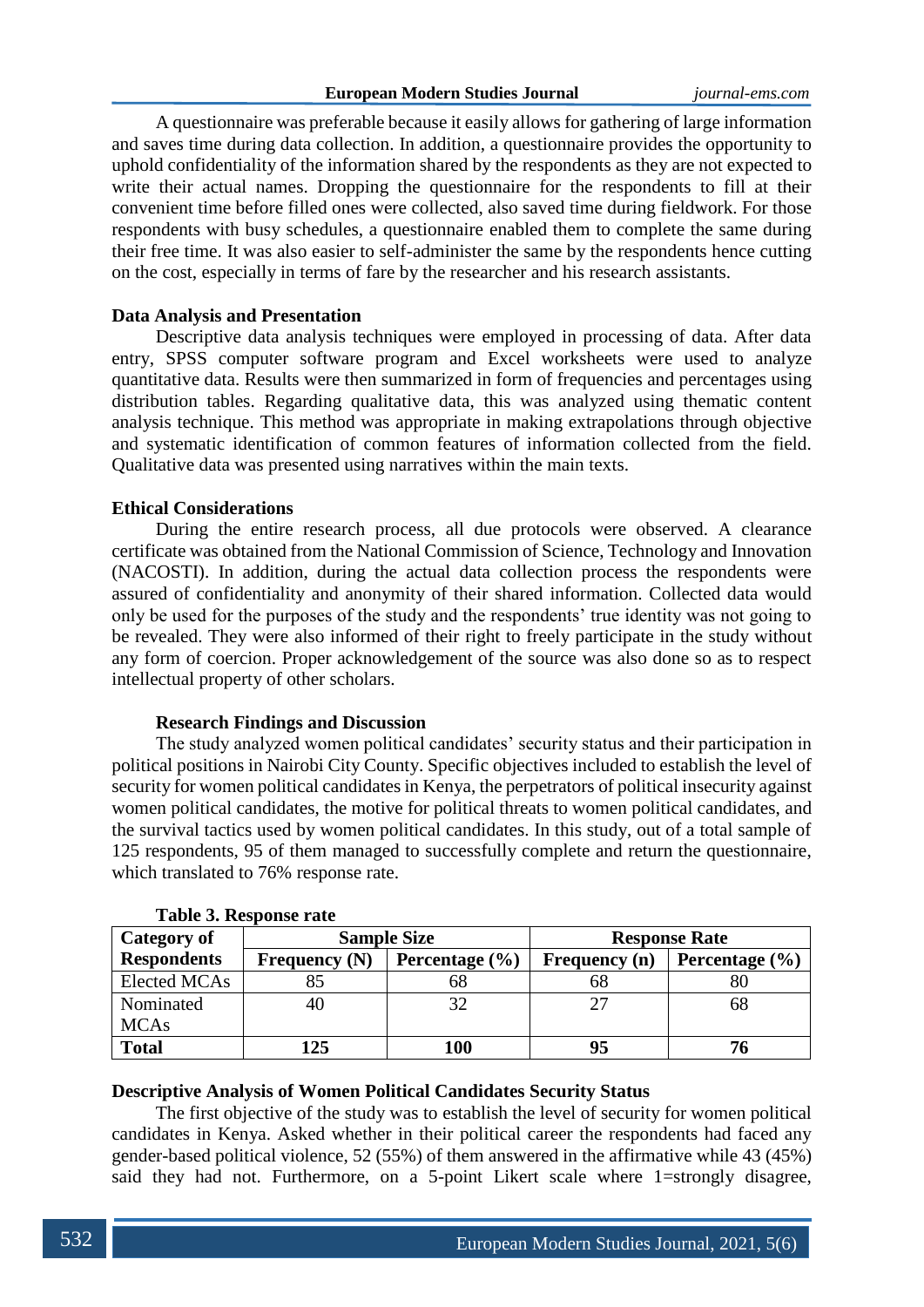2=disagree, 3=neutral, 4-agree, and 5=strongly agree, the respondents were asked to give their opinions regarding the level of security for women political candidates. A number of propositions were used to gauge the level of gender-based political violence encountered by women political candidates where varied responses were given.

For instance, 45 (47%) of the respondents generally agreed that there was widespread physical attacks and intimidation for female politicians to drop out of race or politics whereas 22 (23%) of them disagreed and 28 (29%) said they were not sure. On whether verbal harassment and assault cases are common to female politicians in Nairobi City County, 49 (51%) of the respondents generally agreed, 36 (38%) disagreed while 10 (11%) said they neither agreed nor disagreed with this account. Furthermore, majority (47; 49%) of the respondents generally affirmed that there was rampant cyber bullying cases for female politicians while 25% (26%) disagreed and 23 (24%) stood middle ground. There were also threats of harm, coercion and intimidation to women political candidates to force them to drop out of political races, with 53 (56%) of the respondents generally agreeing, 17 (18%) disagreeing, and 25 (26%) of them indicating that they neither agreed nor disagreed with this account.

Threats of divorce or economic coercion by their spouse were also common to female politicians, thus jeopardizing their political career. Sixty eight (71%) of the respondents generally agreed with this account whereas 23 (25%) disagreed and 4 (4%) said they stood neutral ground. Moreover, women political candidates were faced with beatings, bodily attacks, assault and bodily harm as common occurrences from their spouses so that they could abandon their political campaigns especially when they were accused of misusing family resources. Thirty seven (39%) of the respondents held this opinion while 32 (34%) of them had opposing views over the same, as 26 (27%) said they were not sure. It also turned out that there may be arbitrary detention or kidnappings of women political candidates orchestrated by their male opponents, where 38 (40%) generally agreed, 42 (44%) disagreed and 15 (16%) neither agreed nor disagreed with this account.

The findings of the study regarding women security status during political campaigns was a reflection of what other previous studies have revealed. For instance, according to the Center for Multiparty Democracy (2014), violence against women in politics is still rampant, especially in the context of developing countries where more than 57% of women faced these risks. Such a scenario prevented women from participating in politics freely either as voters or candidates and in other active civic duties. Morgan (2016 further noted that, given the comparatively big number of women voters globally, political insecurity for active women political players tends to muzzle the voice of the majority in public decision-making forums.

Just as reflected in the findings of this study, Kroon (2017) established that women political contenders have been physically abused, emotionally tortured and psychologically harassed so that they can forego their quest for a political seat in favor of their competitors, who mostly turn out to be men. This study further noted that spouses to women political candidates posed serious threats to them, especially as the latter were sometimes viewed as misusing family resources in their political pursuit. Such a scenario ultimately undermines democracy and good governance and borders on criminality.

The second objective of the study was to understand the perpetrators of political insecurity against women political candidates. Asked whether political insecurity to female politicians in Nairobi City County was generally rampant, 68 (72%) of the respondents answered in the affirmative while 27 (28%) said no. There were indications that there existed organized groups that were commonly responsible for insecurity of women political candidates, with 41 (44%) of the respondents confirming this. On the contrary, 35 (36%) of the respondents disagreed with this proposition while 19 (20%) neither agreed nor disagreed. There were also some groups of individuals hired by political opponents who commonly perpetrated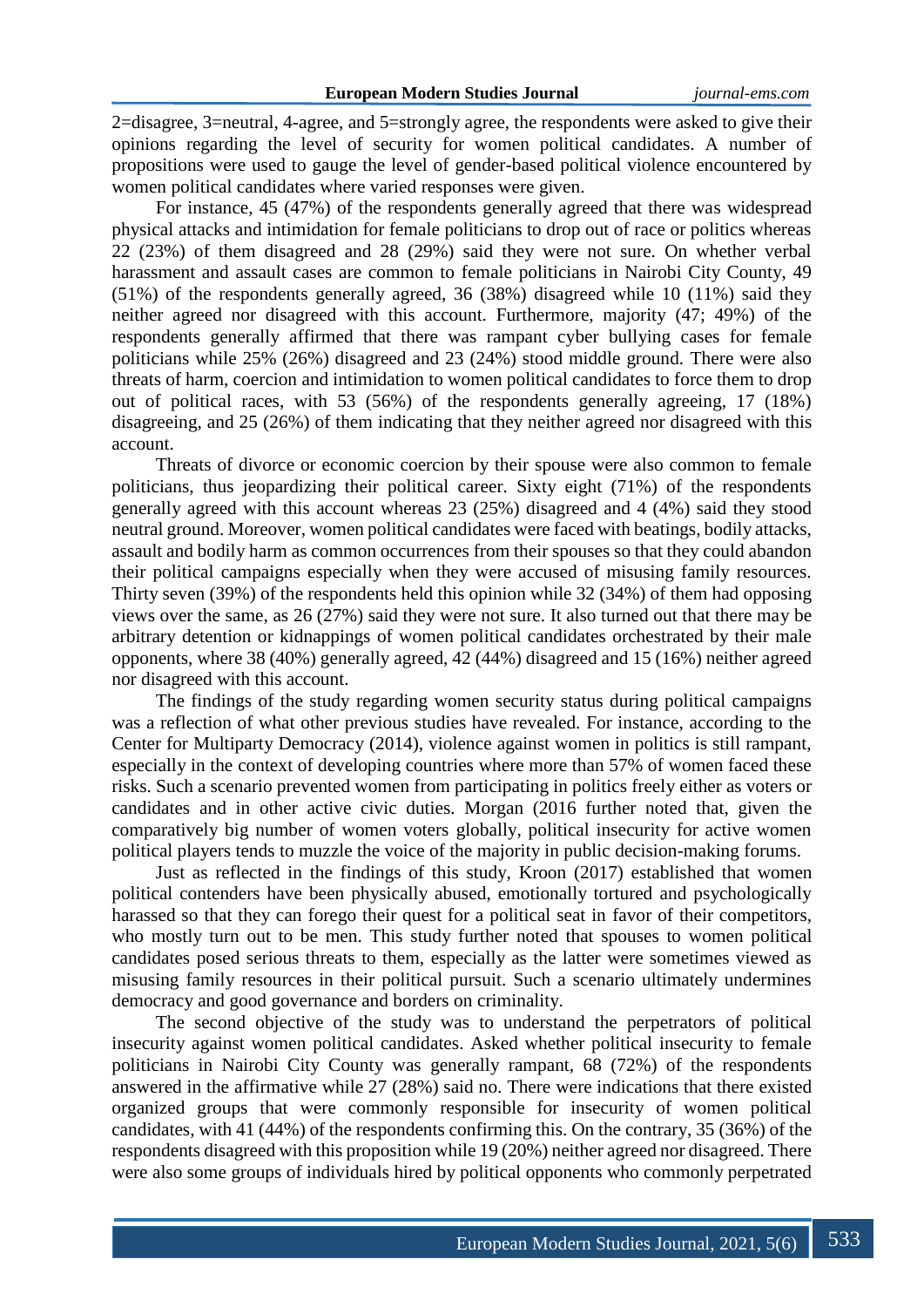insecurity of women political candidates where 56 (59%) of the respondents agreed with this proposition, 24 (26%) disagreed while 19 (20%) said they did not agree or disagree. Political opponents of either gender were personally commonly directly involved in harassment of women political candidates, with 58 (61%) of the respondents agreeing with this account whereas 26 (28%) disagreed and 11 (12%) neither agreed nor disagreed. Men political opponents were also commonly directly involved in harassment of women political candidates, where 44 (45%) of the respondents agreed, 28 (29%) disagreed while 23 (24%) said that they were not sure.

As revealed in this study, women political candidates have faced all sorts of physical insecurity during political campaigns. These findings are largely a reflection of revelations by previous studies which have demonstrated that politically instigated gender-based insecurity has been in existence for as long as elections have existed in Kenya. According to the Center for Multiparty Democracy (2014), since 1992 when multiparty politics was introduced in the country, women political candidates have experienced a bumpy political ride in many parts of the country. Ironically, many incidences have emerged where the perpetrators of violence against women political candidates are people closets to them. Similarly, according to the UN (2016), like it emerged in this study, cases have previously emerged of groups of young men who were often organized by women political candidate's opponent to execute their orders. Bribery incidents have emerged where the women candidates are tempted to withdraw their harassment complaint reports to the authorities or end their campaigns, especially for fear of further reprisals from their aggressors. Furthermore, sometimes hecklers are paid to jeer women candidates and interfere with their campaigns.

The third objective of the study was to analyze the motive for political threats to women political candidates in Kenya. Asked if women political candidates in Nairobi City County faced political threats of any kind during campaign periods, 53 (56%) of the respondents answered in the affirmative whereas 42 (44%) said no. From these responses, it was evident that women political candidates in Nairobi City County faced political insecurity during their political campaigns. On a 5-point Likert scale where 1=strongly disagree, 2=disagree, 3=neutral, 4-agree, and 5=strongly agree, the respondents were further asked to give their views regarding the motives for political threats to women political candidates in Nairobi City County during campaign periods. It emerged that many of the threats were meant just to intimidate women political candidates, with 52 (55%) of the respondents agreeing with this account while 30 (32%) disagreed and 13 (14%) said they did not agree or disagree.

The findings of this study further indicated more or less similar sentiments expressed by previous studies regarding the motives for threats to women political candidates. Morgan (2016) noted that in many occasions' men are linked to political terror gangs which are mandated to silence their women opponents. While such groups mostly comprise of young men, according to UN and DPA (2013), their target is usually female candidates who can be attacked at any time of the electoral cycle, including during, prior or after the elections. Based on the very definition of the concept of 'violence against women in politics', it is portrayed as if men are the main perpetrators. The motives for violence against women political candidates ranged from jealousy by close family members to the woman in question, to the political competitors' drive to ensure that they eliminated women political competitors from political competition. This study further noted that such violence can be perpetrated by a family member, community member and or by the State'. Similarly, such an act can be perpetrated by a fellow woman who has her ulterior motives against the victim.

Furthermore, Nzomo (2014) noted that based on feminist theorists, patriarchy in the political arena continues to deny women the opportunity to realize their potentials both in terms of leadership and contributions to important public decision-making processes. These sentiments pervaded this study, with the findings indicating that a number of the threats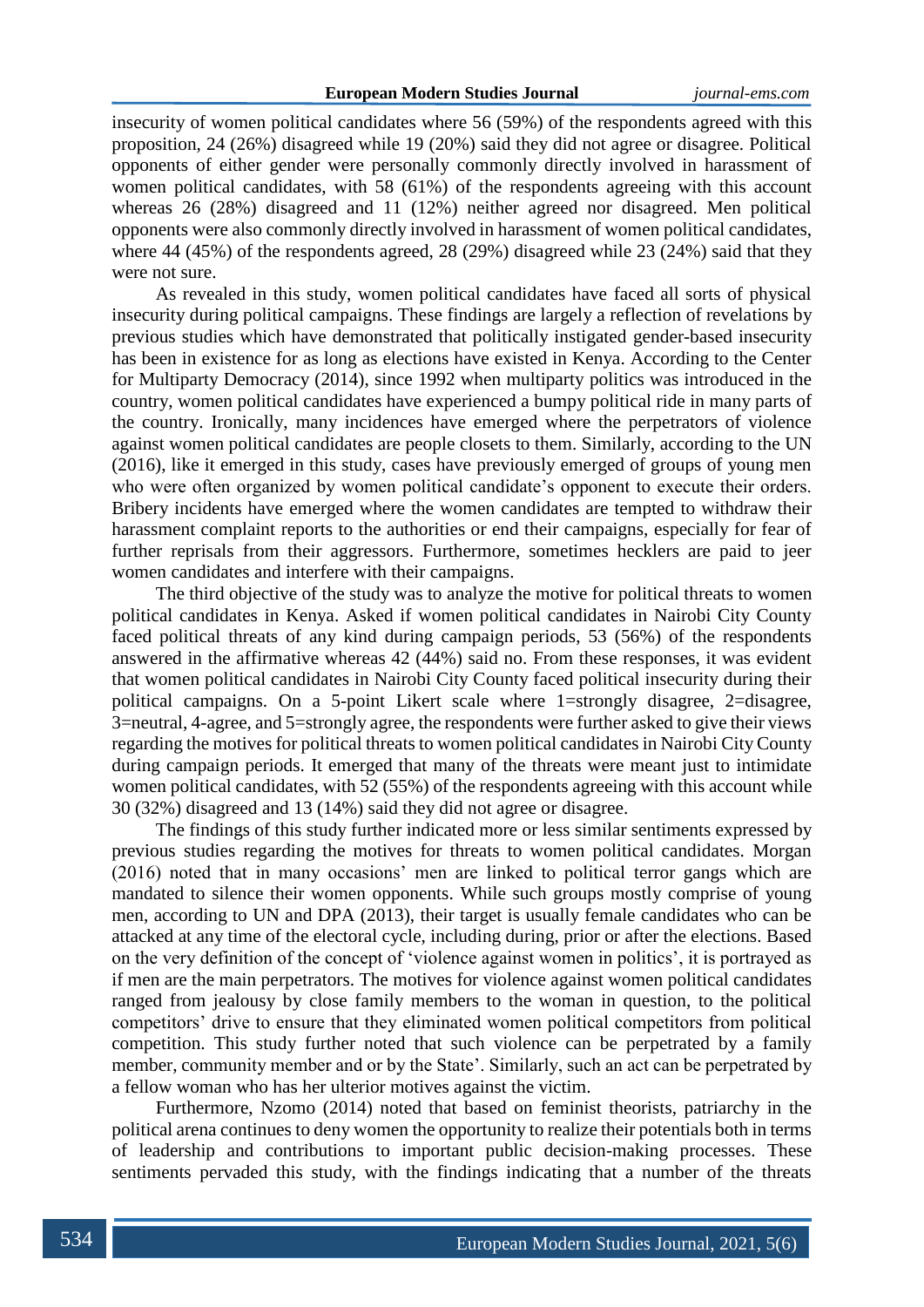directed towards women political candidates were instigated by men where some of them felt that women political leadership did not stand a chance of occupying political offices. Further, according to Mona (2014), right from the household level, women aspiring for political seats are sometimes denied support from their male spouses, where they were even prevented from using family assets for campaigns under claims that they were misusing family wealth and yet they stood very slim chances of making it in their political quests. The worst case was where women are physically abused so that they can 'toe the line' in terms of pulling out of the race due to pressure from the spouse, as noted by Moore (2014).

The fourth objective of the study was to determine the survival tactics used by women political candidates during their campaign periods. Asked if women political candidates in Nairobi City County employed any survival tactics during political campaigns, 69 (73%) answered in the affirmative while 26 (27%) said no. this was a clear indication that women political candidates were faced with a number of security threats during their campaign periods hence they had to device means of countering those challenges for their own political survival and career progression in politics. The findings further revealed that some women opted out political races due to security challenges they faced during political campaigns. For instance, 53 (56%) of the respondents indicated that incidences of verbal harassment and assault have forced many women to abandon their political races.

There were also some women who enhanced their security details in order to survive the onslaught they received from their political detractors during campaign periods. Forty eight (50%) of the respondents agreed that imminent beatings, attacks, assault and bodily harm to women political candidates forced many of them to enhance their security personnel. On the contrary, 34 (36%) of them disagreed while 13 (14%) said they did not agree or disagree with this view. Furthermore, a number of women political candidates tended to seek solace in their close family members including spouses, parents and siblings when they felt that their security was threatened during campaign periods. This was in an effort to gain renewed confidence so that they could proceed regardless of the onslaught they received from their political enemies or competitors.

Despite perpetrators of political insecurity being close family members and people very well known to the victims of the violence, the study established that in many instances' family formed the first line of defense for women political candidates who felt that they were threatened in their pursuit of competitive political offices. Moore (2014) noted that break-up of marriages and escalating domestic violence meted on women politicians is not a new phenomenon as a marker of increased tension due to women involvement in politics. Using a descriptive research design and a questionnaire for collection of data, the study revealed that women political candidates were more disadvantaged than their male counterparts. The study further indicated that increased insecurity in many aspects of life may exacerbate political insecurity for women in politics, either as voters or candidates for various offices.

Since politics in the city is viewed as largely having been militarized, women political aspirants remained disadvantaged hence the need for them to be provided with proper security during campaign periods. There was evidence that more women than men political aspirants faced serious challenges during campaigns hence the need for them to be provided with adequate security if they were to compete on equal footing with their men counterparts. In a fair security environment, women stood a better chance to perform even better than their men counterparts.

#### **Inferential Analysis**

Sekaran (2003) argued that if a study seeks to analyze the data beyond means and standard deviations, then bivariate analysis such as correlation and regression analysis are the most appropriate. Thus, this study applied Pearson correlation analysis to examine the strength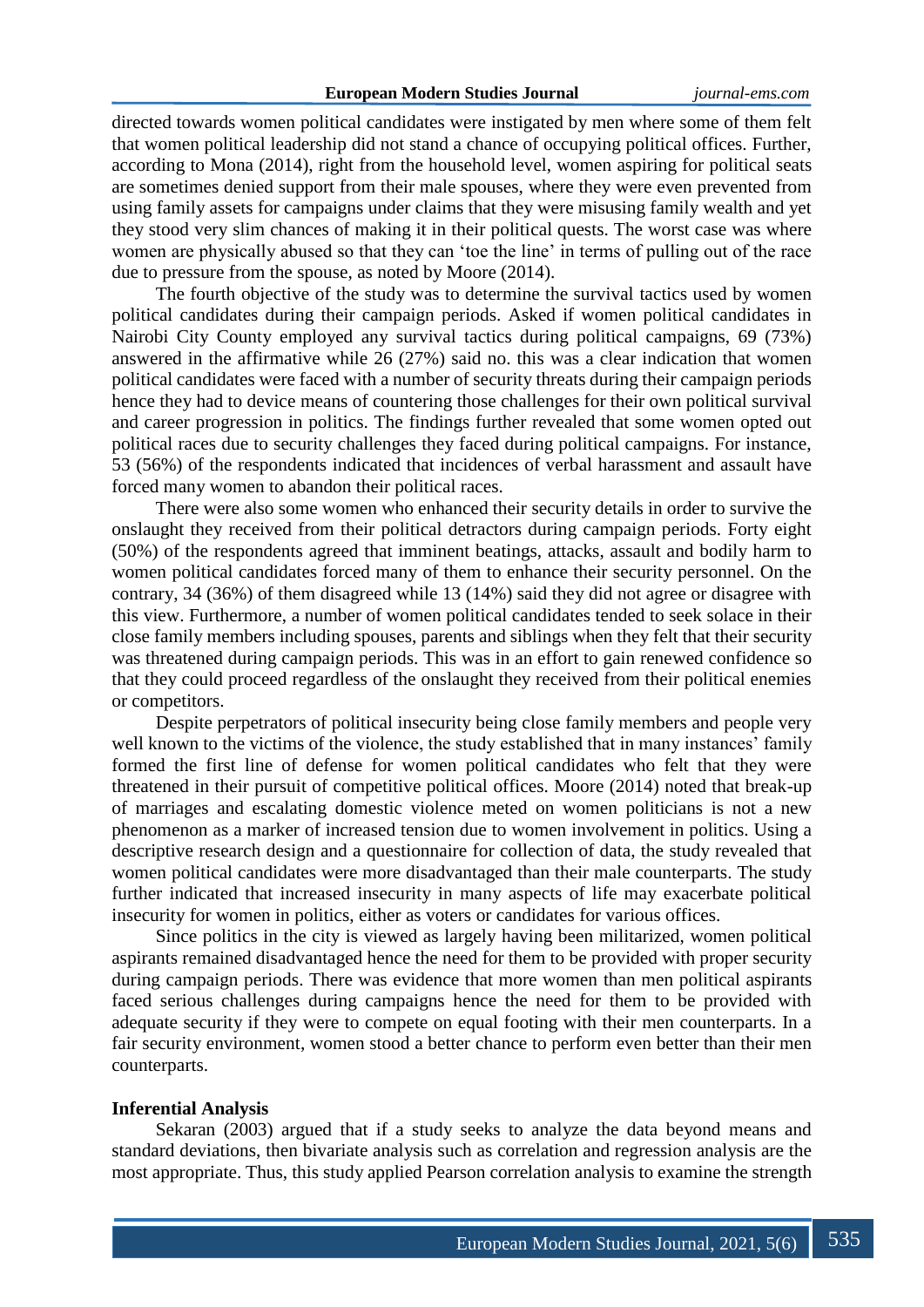of the relationship between women political candidates' security status and their participation in political leadership positions in Nairobi City County, Kenya. The analysis revealed that there was a positive and a significant relationship between the dependent variable women political candidate status and the independent variables; level of insecurity, perpetrators of insecurity, motive for political threats and survival tactics.

The model summary in Table 4 demonstrates the coefficient of determination as indicated by Adjusted R square to be 0.392 implying that 39.2 % of women political candidate is explained by level of security.

| Table 4. IVIQUEI SUIHINAI V TOI TEVEI OI WOHIEH POHUCAI CANUTUALES SECULTIV SIATUS |   |                 |      |                                                |  |  |
|------------------------------------------------------------------------------------|---|-----------------|------|------------------------------------------------|--|--|
| <b>Model</b>                                                                       | R | <b>R</b> Square |      | Adjusted R Square   Std. Error of the Estimate |  |  |
|                                                                                    |   | .398            | .392 | 79325                                          |  |  |
| a. Predictors: (Constant), X1                                                      |   |                 |      |                                                |  |  |

**Table 4. Model summary for level of women political candidates security status**

In Table 5 the ANOVA was used to show the overall model significance. Since the pvalue is less than 0.05, then level of insecurity had a significant explanatory power on women political candidate security status ( $F=61.491$  and p-value <0.05).

|              | Table 5. AlvO v A Tor level of security and women pontical candidate security status |                       |                |                    |        |                   |  |
|--------------|--------------------------------------------------------------------------------------|-----------------------|----------------|--------------------|--------|-------------------|--|
| <b>Model</b> |                                                                                      | <b>Sum of Squares</b> |                | <b>Mean Square</b> |        | Sig.              |  |
|              | Regression                                                                           | 38.693                |                | 38.693             | 61.491 | .000 <sup>b</sup> |  |
|              | Residual                                                                             | 58.519                | Q <sub>2</sub> | .629               |        |                   |  |
|              | Total                                                                                | 97.212                | 94             |                    |        |                   |  |

# **Table 5. ANOVA for level of security and women political candidate security status**

From Table 6 regression equation can be written as:

 $Y= 0.862 + 0.787 X1$ 

Where X1 is level of security and Y is women political candidate security status. The regression equation above shows that when level of security is held constant at zero, women political candidate security status would be 0.862 units. A unit increase in level of security increases women political candidate security status by 0.787 Units. Since the p-value is less than 0.05 we conclude that there is a significant influence of level of security on women political candidate security status.

|  |  |  | <b>Table 6. Table of coefficients</b> |
|--|--|--|---------------------------------------|
|--|--|--|---------------------------------------|

| <b>Model</b> |                | Unstandardized<br><b>Coefficients</b> |                   | <b>Standardized</b><br><b>Coefficients</b> |       | Sig. |
|--------------|----------------|---------------------------------------|-------------------|--------------------------------------------|-------|------|
|              |                |                                       | <b>Std. Error</b> | <b>Beta</b>                                |       |      |
|              | Constant)      | 862                                   | .335              |                                            | 2.574 |      |
|              | $\mathbf{V}$ 1 | 787                                   | 100               |                                            | 7.842 | 000  |

The second objective of the study was designed to establish the influence of perpetrators of insecurity on women political candidate security status. The model summary in Table 7 demonstrates the coefficient of determination as indicated by Adjusted R square to be 0.276 implying that 27.6% of women political candidate security status is explained perpetrators of insecurity.

**Table 7. Model summary for perpetrators of insecurity**

| <b>Model</b> |                | <b>R</b> Square |      | Adjusted R Square   Std. Error of the Estimate |
|--------------|----------------|-----------------|------|------------------------------------------------|
|              | $.525^{\rm a}$ | .276            | .268 | .87016                                         |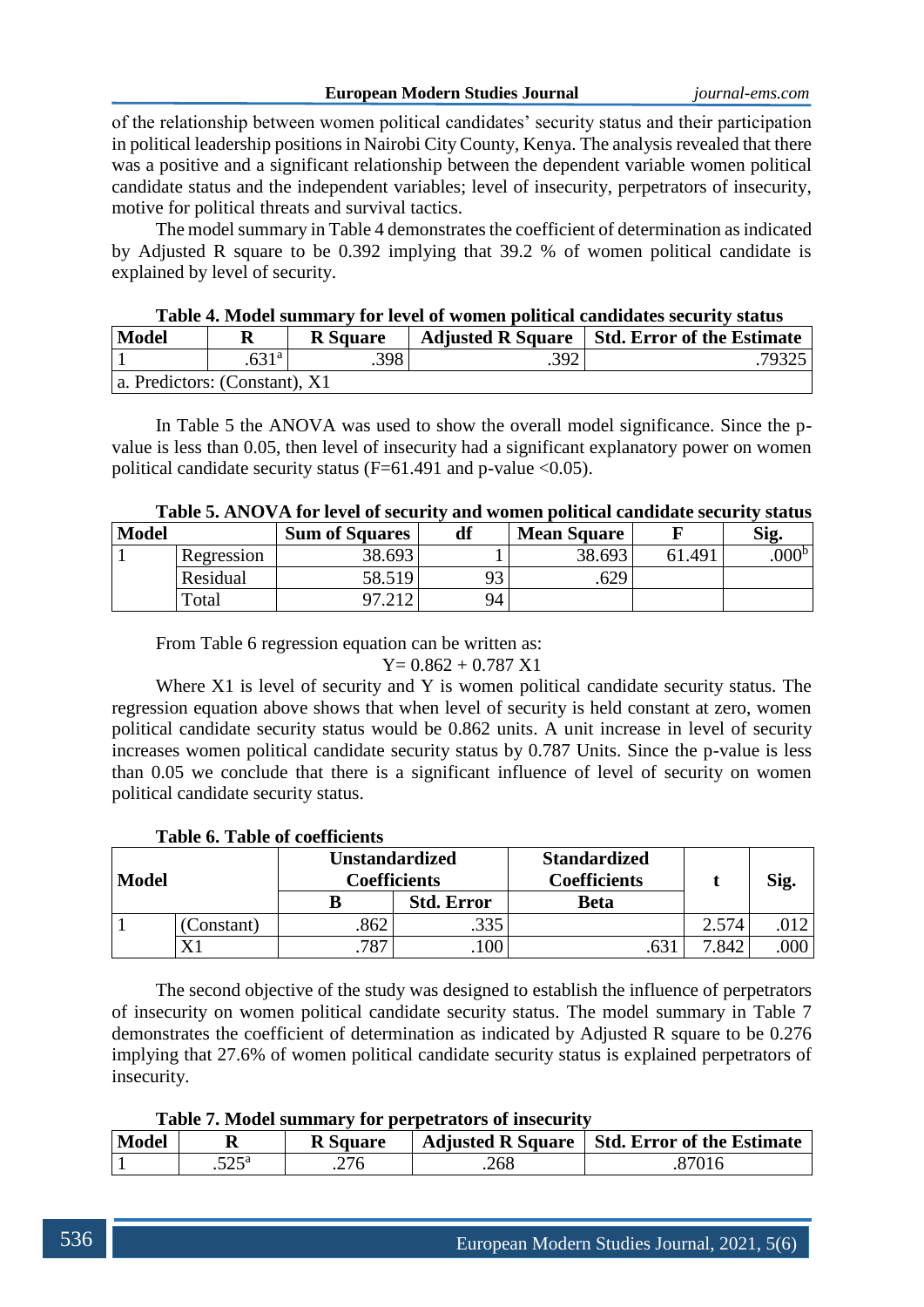In Table 8 the ANOVA was used to show the overall model significance. Since the pvalue is less than 0.05, then perpetrators of insecurity had a significant explanatory power on women political candidate security status  $(F=35.388)$  and p-value <0.05).

| Model |            | <b>Sum of Squares</b> | df | <b>Mean Square</b> |        | Sig.          |
|-------|------------|-----------------------|----|--------------------|--------|---------------|
|       | Regression | 26.795                |    | 26.795             | 35.388 | $000^{\rm b}$ |
|       | Residual   | 70.417                | 93 | ワミワ                |        |               |
|       | Total      |                       | 94 |                    |        |               |

From Table 9 regression equation can be written as:

 $Y= 1.084 + 0.709 X2$ 

Where X2 is perpetrators of insecurity and Y is women political candidate security status. The regression equation above shows that when perpetrators of insecurity are held constant at zero, women political candidate security status would be 1.084 units. A unit increase in perpetrators of insecurity increases women political candidate security status by 0.709 Units. Since the p-value is less than 0.05 we conclude that there is a significant influence of perpetrators of insecurity on women political candidate security status.

**Table 9. Table of coefficients**

| <b>Model</b> |           | <b>Unstandardized</b><br>Coefficients |                   | <b>Standardized</b><br><b>Coefficients</b> |       | Sig. |
|--------------|-----------|---------------------------------------|-------------------|--------------------------------------------|-------|------|
|              |           |                                       | <b>Std. Error</b> | <b>Beta</b>                                |       |      |
|              | Constant) | .084                                  | 401               |                                            | 2.702 | 008  |
|              | v٥        | 709                                   | 119               | .525                                       | 5.949 | 00C  |

The third objective of the study was designed to establish the influence of motive for political threats on women political candidate security status. The model summary in Table 10 demonstrates the coefficient of determination as indicated by Adjusted R square to be 0.349 implying that 34.9% of women political candidate is explained by motive for political threats.

|       | Table To, model summary for monye for political un cats |                   |                 |      |                                                |  |
|-------|---------------------------------------------------------|-------------------|-----------------|------|------------------------------------------------|--|
| Model |                                                         |                   | <b>R</b> Square |      | Adjusted R Square   Std. Error of the Estimate |  |
|       |                                                         | .591 <sup>a</sup> | .349            | .342 | 82489                                          |  |

# **Table 10. Model summary for motive for political threats**

In Table 11 the ANOVA was used to show the overall model significance. Since the pvalue is less than 0.05, then motive for political threats had a significant explanatory power on women political candidate security status ( $F=49.866$  and p-value <0.05).

| Table 11. Also vA for motive for political unicats |              |            |                       |    |                    |        |                  |
|----------------------------------------------------|--------------|------------|-----------------------|----|--------------------|--------|------------------|
|                                                    | <b>Model</b> |            | <b>Sum of Squares</b> | df | <b>Mean Square</b> |        | Sig.             |
|                                                    |              | Regression | 33.931                |    | 33.931             | 49.866 | 000 <sup>b</sup> |
|                                                    |              | Residual   | 53.281                |    | 680                |        |                  |
|                                                    |              | Total      |                       | 94 |                    |        |                  |

**Table 11. ANOVA for motive for political threats**

From Table 12 regression equation can be written as:

 $Y= 1.471 + 0.510X3$ 

Where X3 is motive for political threats and Y is women political candidate security status. The regression equation above shows that when motive for political threats is held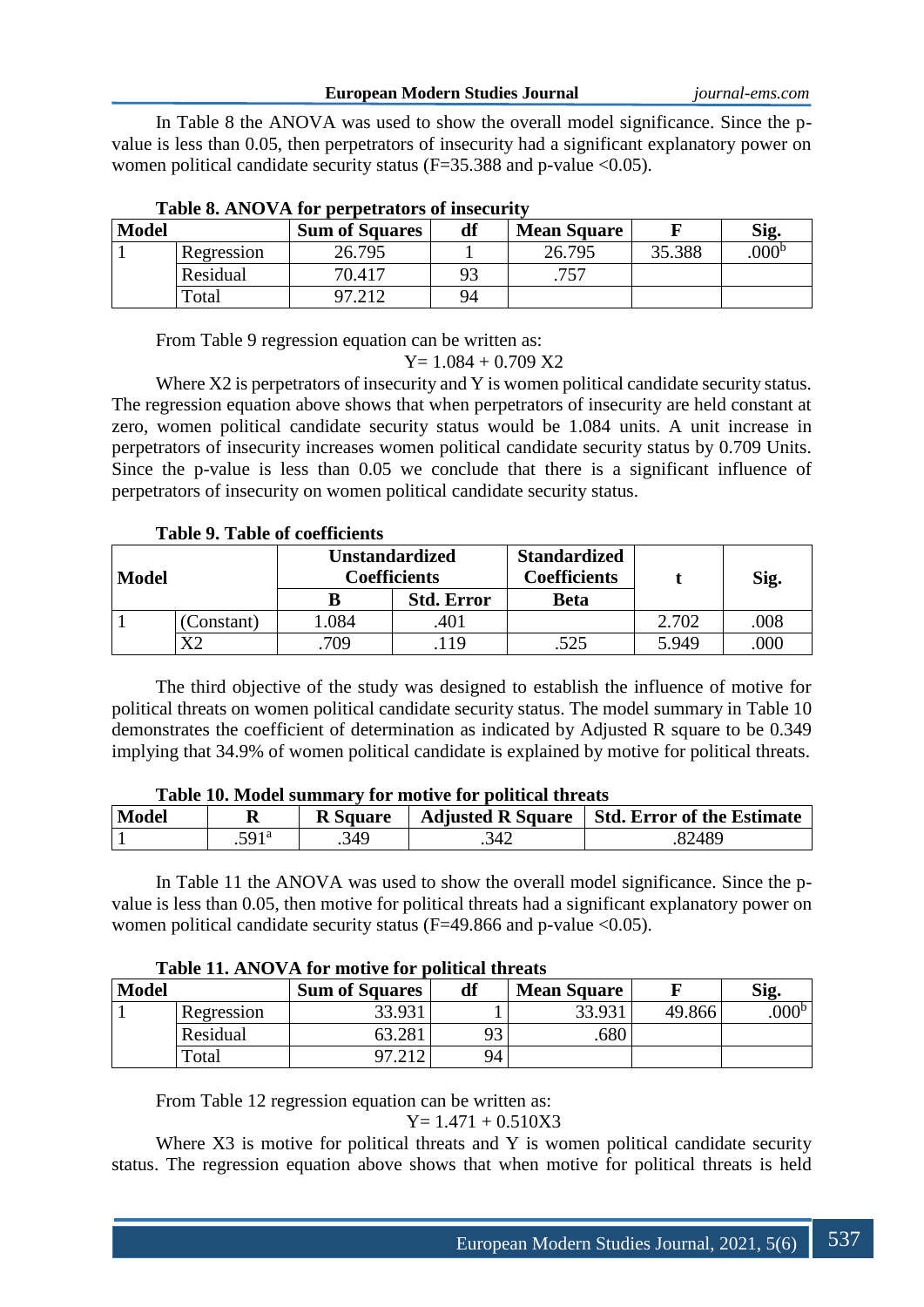constant at zero, women political candidate security status would be 1.471 units. A unit increase in motive for political threats increases women political candidate security status by 0.510 Units. Since the p-value is less than 0.05 we conclude that there is a significant influence of motive for political threats on women political candidate security status.

| <b>Model</b> |           | <b>Unstandardized</b><br><b>Coefficients</b> |                   | <b>Standardized</b><br><b>Coefficients</b> |       | Sig. |
|--------------|-----------|----------------------------------------------|-------------------|--------------------------------------------|-------|------|
|              |           |                                              | <b>Std. Error</b> | <b>Beta</b>                                |       |      |
|              | Constant) | .471                                         | 287               |                                            | 5.116 | .000 |
|              | X3        | .510                                         |                   | .591                                       | 7.062 | 000  |

# **Table 12. Table of coefficients**

The fourth objective of the study was designed to establish the influence of survival tactics on women political candidate security status. The model summary in Table 13 demonstrates the coefficient of determination as indicated by Adjusted R square to be 0.466 implying that 46.6% of women political candidate is explained by survival tactics.

### **Table 13. Model summary for survival tactics**

| <b>Model</b> | R              | <b>R</b> Square | <b>Adjusted R Square</b> | <b>Std. Error of the Estimate</b> |
|--------------|----------------|-----------------|--------------------------|-----------------------------------|
|              | $.683^{\circ}$ | 466             | 461                      | 7468.                             |

In Table 14 the ANOVA was used to show the overall model significance. Since the pvalue is less than 0.05, then survival tactics had a significant explanatory power on women political candidate security status ( $F=81.300$  and p-value <0.05).

| <b>Model</b> |            | <b>Sum of Squares</b> | df | <b>Mean Square</b> |      | Sig.          |
|--------------|------------|-----------------------|----|--------------------|------|---------------|
|              | Regression | 45.343                |    | 45.343             | .300 | $000^{\rm t}$ |
|              | Residual   | 51.868                |    | .558               |      |               |
|              | Total      | <u>ດ7 212</u>         | 94 |                    |      |               |

# **Table 14. ANOVA for survival tactics**

From Table 15 regression equation can be written as:

$$
Y\!\!=\!1.718+0.531X4
$$

Where X4 is survival tactics and Y is women political candidate security status. The regression equation above shows that when survival tactics is held constant at zero, women political candidate security status would be 1.718 units. A unit increase in survival tactics increases women political candidate security status by 0.531 Units. Since the p-value is less than 0.05 we conclude that there is a significant influence of survival tactics on women political candidate security status.

#### **Table 15. Table of coefficients**

| Model |           | <b>Unstandardized</b><br><b>Coefficients</b> |            | <b>Standardized</b><br><b>Coefficients</b> |       | Sig. |
|-------|-----------|----------------------------------------------|------------|--------------------------------------------|-------|------|
|       |           |                                              | Std. Error | Beta                                       |       |      |
|       | Constant) | .718                                         | .203       |                                            | 8.475 | .000 |
|       |           | .531                                         | 059        |                                            |       | 000  |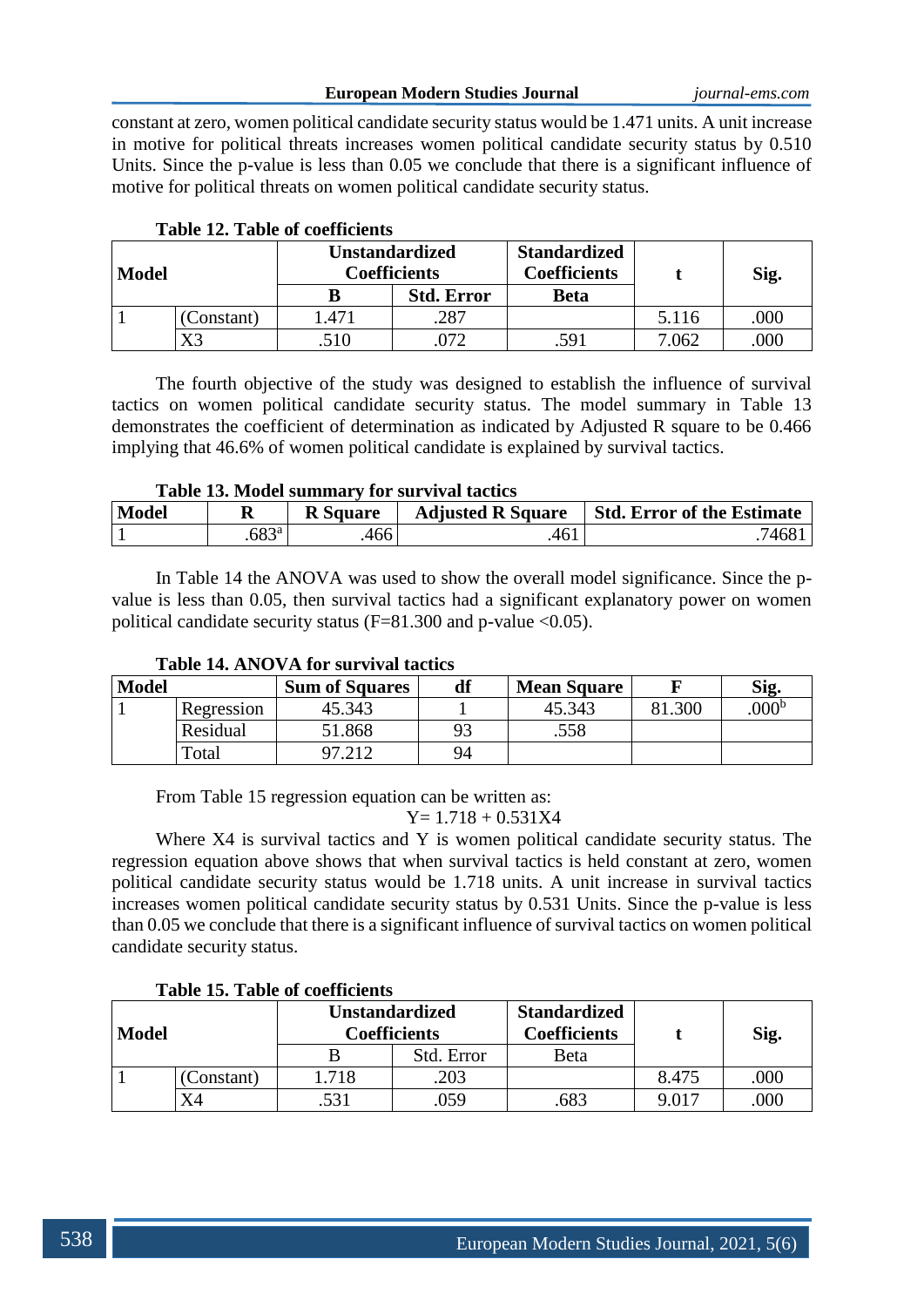|  | European Modern Studies Journal |  |  |  |
|--|---------------------------------|--|--|--|
|--|---------------------------------|--|--|--|

# *Multiple Linear Regressions*

Multiple linear regression model was adopted for testing the significance of the influence of the independent variables on the dependent variable. Therefore, the overall model for the study was:

 $Y = \beta_0 + \beta_1 X_1 + \beta_2 X_2 + \beta_3 X_3 + \beta_4 X_4 + \varepsilon$ 

Where  $Y =$  women political candidate security status, the dependent variable and X's are the independent variables where  $X_1$  = level of security,  $X_2$  = perpetrators of insecurity,  $X_3$  = motive for political threats,  $X_4$  = survival tactics and  $\varepsilon$  is the error term.  $\beta$ 's are the coefficients of the model. In Table 16 the ANOVA was used to show the overall model significance. Since the p-value is less than 0.05, this means that the whole model is significant. ( $F = 53.266$  and p value  $< 0.05$ ).

|              | ------------------------ |                       |    |                    |        |                  |  |
|--------------|--------------------------|-----------------------|----|--------------------|--------|------------------|--|
| <b>Model</b> |                          | <b>Sum of Squares</b> | df | <b>Mean Square</b> |        | <b>Sig</b>       |  |
|              | Regression               | 68.343                |    | 17.086             | 53.266 | 000 <sup>b</sup> |  |
|              | Residual                 | 28.869                | 90 | 221<br>ا ڪٽي       |        |                  |  |
|              | Total                    |                       | 94 |                    |        |                  |  |

### **Table 16. ANOVA Table**

The results in Table 17 show that there was a significant influence of level of security, motive for political threats and survival tactics. This is because the p value of the predictors was less than 0.05 the level of significance.

| <b>Model</b> |           | <b>Unstandardized</b><br><b>Coefficients</b> |                   | <b>Standardized</b><br><b>Coefficients</b> |          | Sig. |
|--------------|-----------|----------------------------------------------|-------------------|--------------------------------------------|----------|------|
|              |           |                                              | <b>Std. Error</b> | <b>Beta</b>                                |          |      |
|              | Constant) | $-.271$                                      | .303              |                                            | $-.895$  | .373 |
|              | X1        | .623                                         | .106              | .500                                       | 5.888    | .000 |
|              | X2        | $-.138$                                      | .112              | $-.102$                                    | $-1.226$ | .223 |
|              | X3        | .389                                         | .062              | .451                                       | 6.259    | .000 |
|              | <b>X4</b> | 200                                          | .060              | .256                                       | 3.345    | .001 |

# **Table 17. Table of coefficients**

# **Summary, Conclusions and Recommendations**

### **Summary**

This study analyzed women political candidates' security status and their participation in political leadership positions in Nairobi City County, Kenya. Specific objectives included establishing the level of security for women political candidates in Kenya, perpetrators of political insecurity against women political candidates, the motive for political threats to women political candidates in Kenya, the survival tactics used by women political candidates, and assessing the moderating effect of existing electoral laws and regulations on the relationship between the independent variables and women political candidates' security status. From the 125 target respondents, 95 of them managed to complete the interviews, translating to 76% of response rate.

Findings for objective 1 revealed that 55% of the respondents had suffered gender-based political violence in their political career whereas 43% said they had not. Furthermore, on a 5 point Likert scale which was pegged on a number of propositions regarding the level of security for women political candidates, 47% of the respondents generally agreed that there was widespread physical attacks and intimidation against female politicians to drop out of political campaign races. Also, 51% of those interviewed indicated that verbal harassment and assault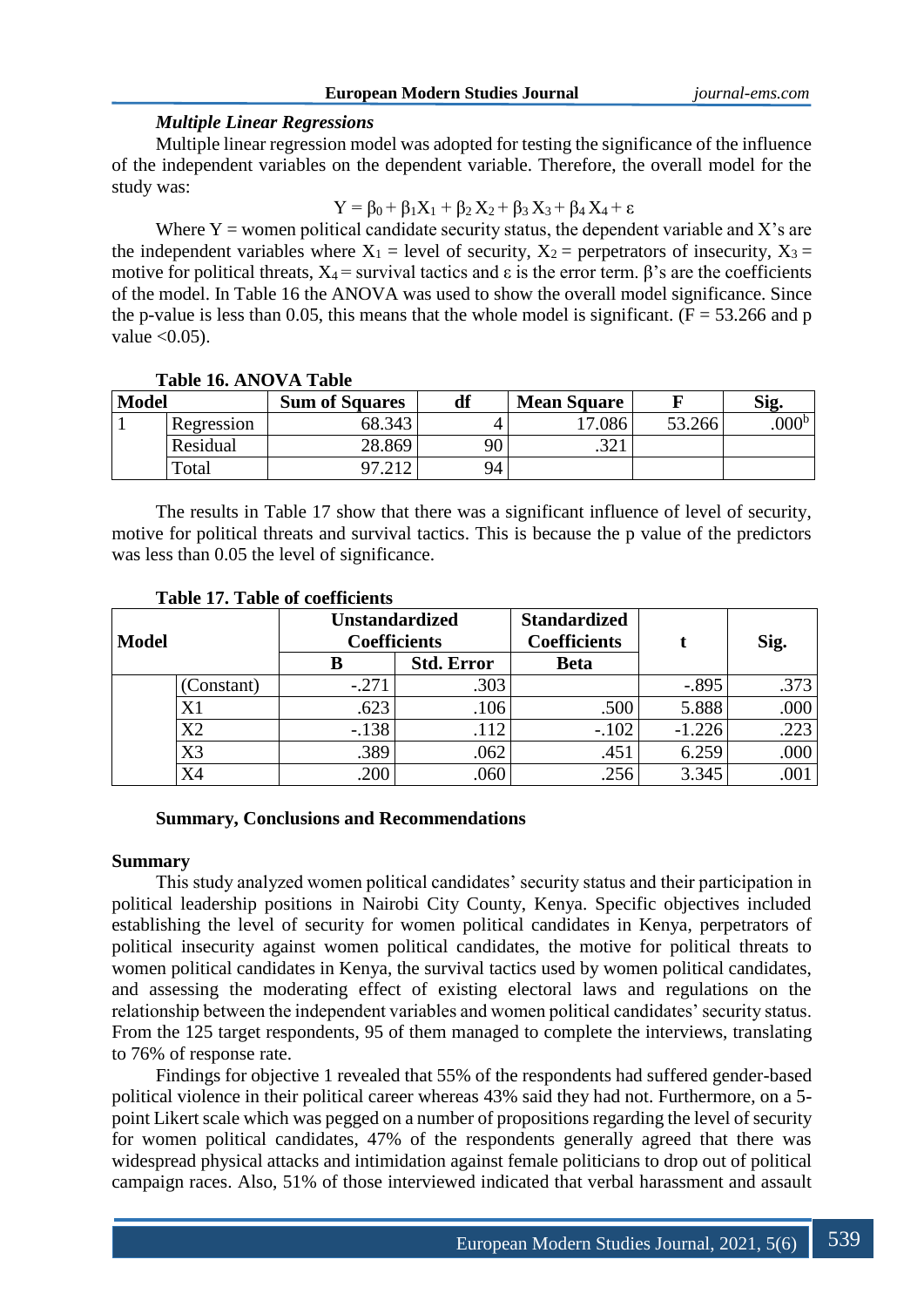cases were common to female politicians in Nairobi City County. Similarly, 49% of them generally affirmed that there was rampant cyber bullying cases for female politicians in the county. There were also threats of harm, coercion and intimidation to women political candidates to force them to drop out of political races.

Threats of divorce or economic coercion by their spouse were also common to female politicians, thus jeopardizing their political career. Further, 71% of those who were interviewed indicated that women political candidates were faced with beatings, bodily attacks, assault and bodily harm as common occurrences from their male partners. These were meant to intimidate them so as to abandon their political campaigns especially when it appeared like they were 'misusing' family resources. Similarly, harm to or abuses against family and campaign team were some of the commonly used threats to scare away women political candidates, with 42% of the respondents expressing these sentiments. There were also unwelcome sexual advances or requests for sexual favors that were directed towards women political candidates with the promise that they would be helped in their campaigns by stronger male politicians. Related to these were verbal or physical conducts or gestures of a sexual nature which were common to female politicians meant to scare them out of political races in favor of their male counterparts. At 5% significance level, the P value for level of insecurity was P=0.003<0.05, implying that this variable had a significant bearing on women political candidates' security status.

Regarding objective 2 of the study, it emerged that 72% of the respondents agreed that there was rampant political insecurity to female politicians in Nairobi City County. Furthermore, 44% of those interviewed agreed that there were organized criminal groups that were commonly responsible for insecurity of women political candidates. There were also some groups of individuals hired by political opponents who commonly perpetrated insecurity of women political candidates, with 59% of the respondents agreeing with this proposition. It also emerged that political opponents of either gender were personally commonly directly involved in harassment of women political candidates, same as men political opponents who notoriously harassed their women political opponents.

Equally critical was the question of women political opponents who were commonly directly involved in harassment of their fellow women political candidates. Further to these, young men were commonly incited to harass women political candidates, with 53% of the research participants agreeing that this was actually happening. Similarly, male spouses also played a role in frustrating their women political candidate spouses, causing them immense security concerns. To some extent, close relatives other than spouses also commonly directly got involved in harassment of women political candidates, especially out of jealous. At 5% significance level, the P value for perpetrators of political insecurity was  $P=0.002<0.05$ , implying that this variable had a significant influence on women political candidates' security status.

On the third objective which was bout the motive for political threats to women political candidates in Kenya, 56% of the respondents agreed that during campaign periods women political candidates in Nairobi City County faced political threats of one kind or the other. Furthermore, the study revealed that many of the threats were meant just to intimidate women political candidates, with 55% of those interviewed saying so. It further emerged that many of the threats were intended to sabotage political careers of women political candidates, where 63% of the respondents had this view. Some of those threats were also intended for embarrassing the women political candidates to the public, with the hope that this would force them abandon their campaigns thereby giving their opponents the leeway to perform better in the absence of stronger opposition. At 5% significance level, the P value for motive for political threats was  $P=0.001<0.05$ , suggesting that the variable had a significant impact on women political candidates' security status.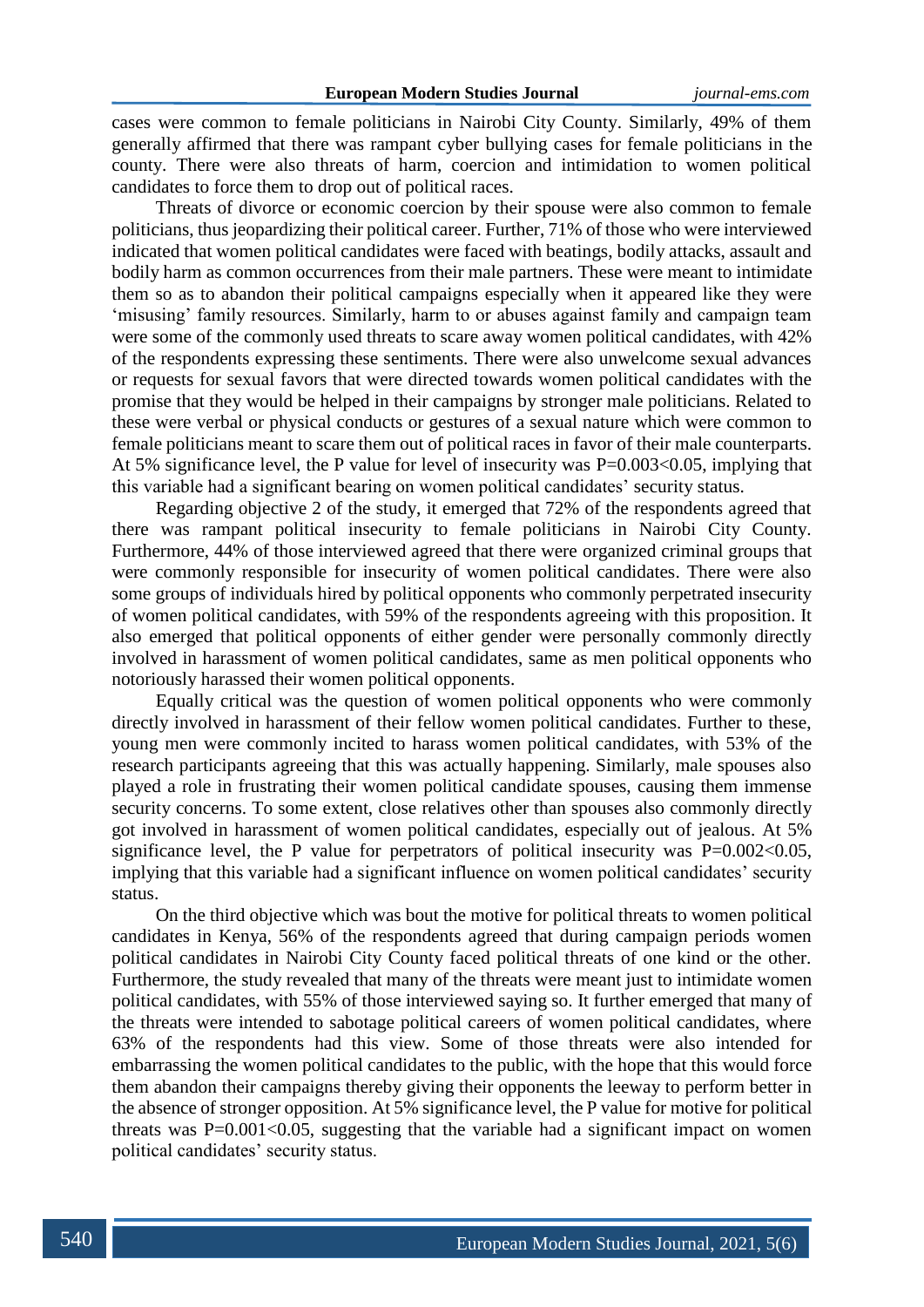Concerning women political candidates' survival tactics as the fourth objective, 73% of the research participants agreed that women political candidates in Nairobi City County employed any survival tactics during political campaigns. The findings further revealed that some women opted out of political races due to security challenges they faced during political campaigns, with 56% of the respondents saying so. It was also clear that some women had opted to drop out of their political campaigns due to imminent political threats thereby trying to save their public images. Threats of harm, coercion and intimidation had also caused many women to abandon their political races, with the hope that further besmirching of their characters and that of their close family members would end following their withdrawal from political arena.

There were also some women political candidates who chose to enhance their security details in order to survive their onslaught from political opponents and detractors. Furthermore, a number of women political candidates tended to seek solace in their close family members including spouses, parents and siblings whenever their security felt threatened as a result of their political activities. Based on these findings, it was evident that while some women political candidates persevered in their political journey regardless of the security threats, there were others who decided to quit their political races due to what they perceived as a threat to their personal security as a result of political pursuit. At 5% significance level, the P value for survival tactics used by women political candidates was  $P=0.004<0.05$ , implying that the variable had a significant impact on women political candidates' security status.

### **Conclusions**

Based on the findings of the research, it was concluded that women political candidates in Kenya stood higher security risks than their men counterparts. The study also concluded that perpetrators of political insecurity against women political candidates comprised of various players, with some of them being close relatives or friends to the victims. Further, the study concluded that there were various motives for political threats against women political candidates, with some arising out of jealous or due to the competitive nature of politics. It was also clear that women political candidates devised survival strategies such as enhancing their security details, and even sometimes opting out of their political races in order to save their public images. Despite existing electoral laws and regulations intended to moderate electoral campaigns and other political activities, these alone were not enough to shield women political candidates against security threats.

#### **Recommendations**

Based on the findings and conclusions of the research, a number of recommendations were given. Regarding the high level of insecurity for women political candidates, it was important for the Independent Electoral and Boundaries Commission (IEBC) to be more vigilant during political campaigns so that women candidates are protected from possible insecurity threats. There was also need for more sensitization of the public against perpetrating political insecurity against women candidates. Furthermore, it is important for the women politicians to form a strongwomen political caucus to actively and progressively champion for political rights of women political aspirants. This will also help to strongly bring to light imminent security threats that need to be curtailed so that women political aspirants can all have freedom to participate in political processes without any fear of intimidation and insecurity.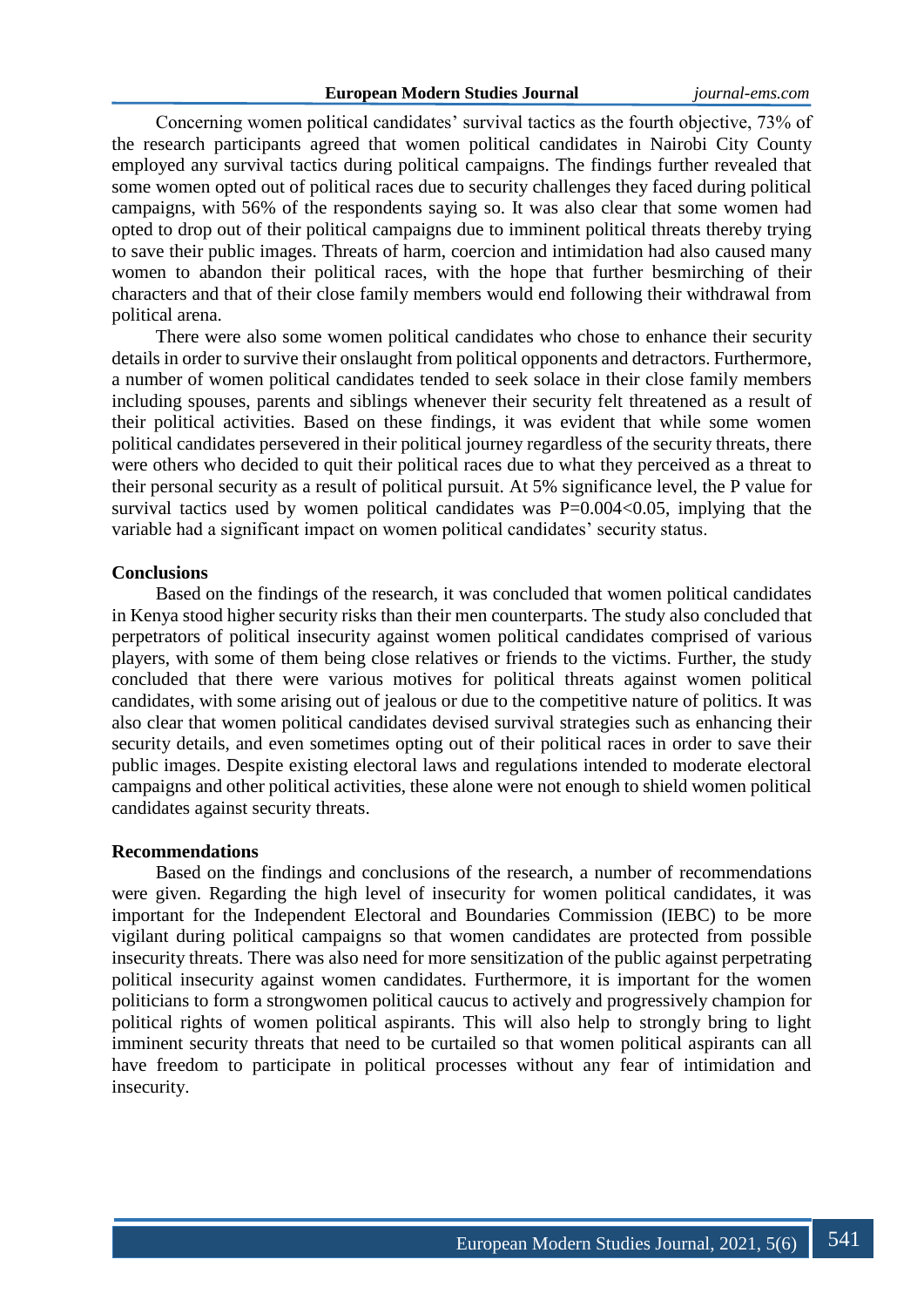#### **Acknowledgments**

I would wish to acknowledge Dr. Joyce Kaguta, PhD, and Dr. Anthony Ngunyi, PhD, for the professional guidance they have accorded me during my journey of writing this paper.

#### **References**

- Ballington, J. (2016). Turning the Tide on Violence against Women in Politics: How Are We Measuring Up? Presented at the 24*th International Political Science Association World Congress.* Poznań, Poland, 23-28 July.
- Beardsley, B., Bruce, H., Mariam, J., Kessler, D., Federico, M., Naumann, M., Tjun, T., André, X., & Zakrzewski, A. (2016). *Global Wealth 2016: Navigating the New Client Landscape*. Boston Consulting Group.
- Butler, J. (1990). *Gender trouble: Feminism and the subversion of identity*. London: Routledge.

Campbell, K. (2010). *Women and leadership holding half the seats* in Newsweek, 2010 April.

- CEDAW (1992). *Violence against Women*, general recommendation 19 (11th session). UN Doc. CEDAW/C/1992/L.1./Add. 15. Vienna: United Nations.
- Center for Multiparty Democracy (CMD) (2014). *Gender Ranking: Rapid Baseline Survey on the Status of Gender Equality in Kenyan Political Parties*. Nairobi: Center for Multiparty Democracy.
- Coates, J. (2003). *Men talk*. Oxford, UK: Blackwell.
- Connell, R. (1995). *Masculinities*. Cambridge, UK: Polity.
- Crasnow, S. (2009). Is Standpoint Theory a Resource for Feminist Epistemology? An Introduction. *Hypatia*, *24*(4), 189-192.
- Douglas, L. (2014). Factors Impeding Political Participation and Representation of Women in Kenya. *Humanities and Social Sciences, 2*, 173-181.
- Endale, A. H. (2012). Factors that Affect Women Participation in Leadership and Decision Making Position. *Asian Journal of Humanity, Art and Literature, 1*(2/2014).
- Escobar-Lemmon, M. & Taylor-Robinson, M. (Eds.) (2014). *Representation: The Case of Women.* Oxford: Oxford University Press.
- FIDA, (2013). Key Gains and Challenges: A Gender Audit of Kenya's 2013 Election Process. *Federation of Women Lawyers of Kenya.* Retrieved from: [https://www.ndi.org/sites/default/files/Kenya-Gender-Audit-2013-Electoral-](https://www.ndi.org/sites/default/files/Kenya-Gender-Audit-2013-Electoral-Process.pdf)[Process.pdf.](https://www.ndi.org/sites/default/files/Kenya-Gender-Audit-2013-Electoral-Process.pdf)
- FIDA. (2018) *Gender Audit Study of the 12th Parliament*. FIDA. Retrieved from: <https://www.ndi.org/sites/default/files/Kenya-Gender-Audit-2017-Electoral-Process.pdf>
- Harding, S (1991). *Whose Science/ Whose Knowledge?* Milton Keynes: Open University Press.
- Harding, S. (1993). Rethinking Standpoint Epistemology: What is Strong Objectivity? In L. Alcoff & E. Potter (Eds.), *Feminist Epistemologies*. New York/London: Routledge.
- Hill, P. C. (1990). *Black Feminist Thought: Knowledge, Consciousness and the Politics of Empowermen*t. New York and London: Routledge.
- Htun, M. & Weldon, S. l (2012). The Civic Origins of Progressive Policy Change: Combating Violence against Women in Global Perspective, 1975–2005. *American Political Science Review, 106*(3), 548-569.
- James, D. V., Sukhwal, S., Farnham, F. R., Evans, J., Barrie, C., Taylor, A. & Wilson, S. P. (2016). Harassment and stalking of members of the United Kingdom Parliament: associations and consequences. *Journal of Forensic Psychiatry and Psychology*, *19*.
- Kamau, N. (2010). *Women and Political Leadership in Kenya: Ten Case Studies*. Nairobi, Kenya: Heinrich Böll Stiftung: East & Horn of Africa.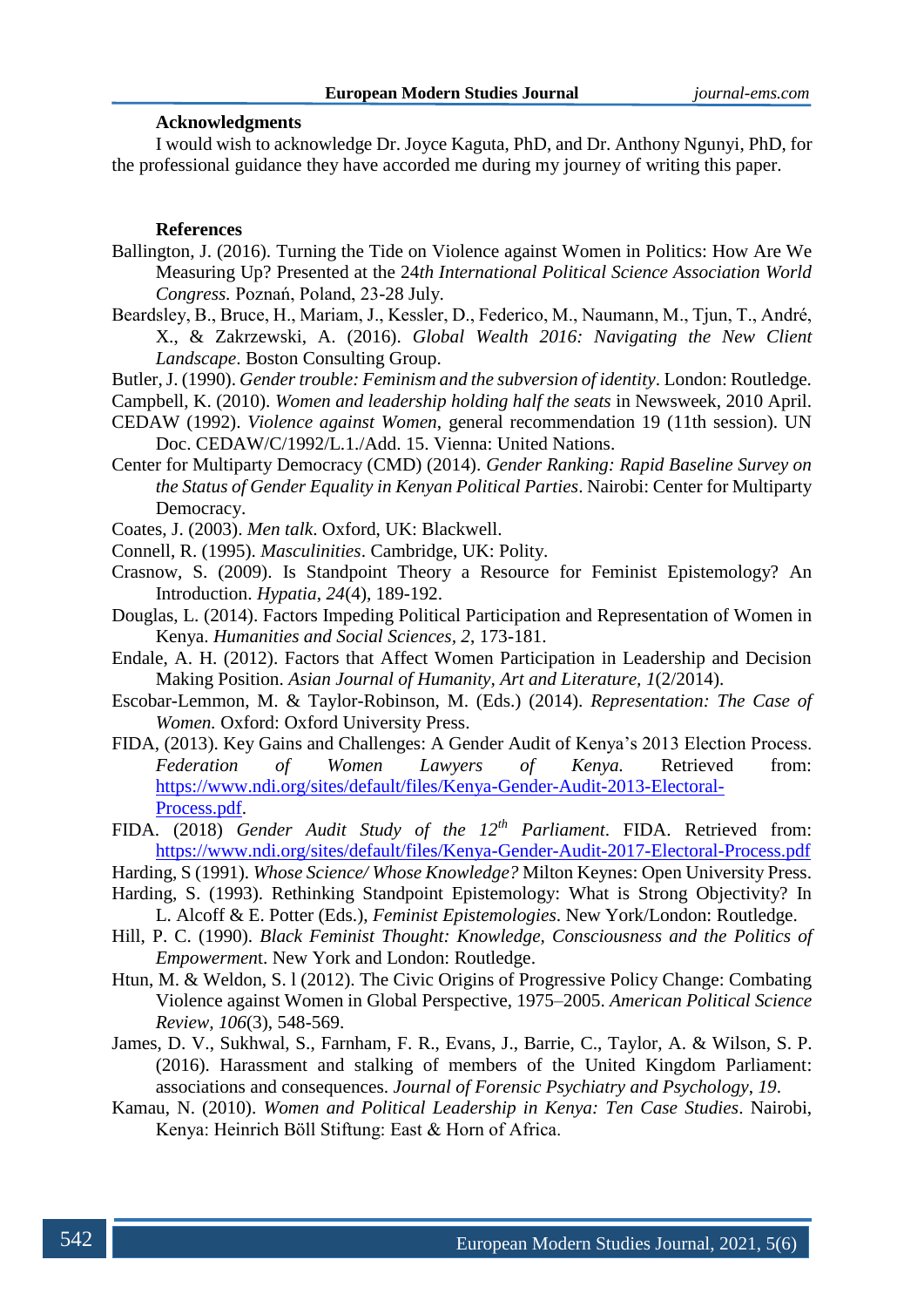- Kelly, L. & Radford, J. (1998). Sexual violence against women and girls: an approach to an international overview. In R.E. Dobash & R.P. Dobash (Eds.), *Rethinking Violence Against Women*. Thousand Oaks, CA: Sage.
- Krook, M. L. (2016) *Violence against women in politics: a rising threat to democracy worldwide*. Article presented to the 24th World Congress of Political Science, Poznan, Poland.
- Maingi, G. (2014). The Kenyan Constitutional Reform Process: A Case Study on the Work of FIDA Kenya in Securing Women's Rights. *Feminist Africa*, *11*, 63-81.
- Melesse, A., & Ojulu, O. (2014). Assessment of Gender Equality in Ethiopia: The Position of Ethiopian Women's Political Representation from the World, Sub-Saharan Africa, and Eastern Africa Ethiopian Civil Service University. *Journal of Law, Policy and Globalization*, *28*.
- Mona, L. K. & Juliana, R. S. (2016). Gender and Political Violence in Latin America: Concepts, Debates, and Solutions. *Politica Y Gobierno, XXIII*(1) (September 2016), 129- 130.
- Moore, J. (2016). Female Entrepreneurs Launch Online Sexual Harassment Tracker in Beirut. *Newsweek*, 25 February. [http://www.newsweek.com/female-sexual-harassment-tracker](http://www.newsweek.com/female-sexual-harassment-tracker-launched-lebanon-beirut-430253)[launched-lebanon-beirut-430253.](http://www.newsweek.com/female-sexual-harassment-tracker-launched-lebanon-beirut-430253)
- Morgan, J. (2016). Julia Gillard on tackling sexism against female leaders. *Times Higher Education*. [https://www.timeshighereducation.com/features/julia-gillard-on-tackling](https://www.timeshighereducation.com/features/julia-gillard-on-tackling-sexism-against-female-leaders)[sexism-against-female-leaders.](https://www.timeshighereducation.com/features/julia-gillard-on-tackling-sexism-against-female-leaders)
- Morna, C. (2014). *Gender and the Media in East and Southern Africa*: Media Institute of South Africa (MISA) and Gender Links (GL) 2014.
- Nyabola, N. (2016). A Seat at the Table: The Fight for Gender Parity in Kenya and Somalia. *World Policy Journal, 33*(4), 10-15.
- Nyokabi, K. *(*2010). *Women and political leadership.* Henrich Boll Foundation.
- Nzomo M. (2010). *Impact of Quotas Accountability of female quota in Kenya.*
- Nzomo, M. (2014). *Women in Political Leadership in Kenya: Access, Agenda Setting and Accountability.* Retrieved from: [https://ke.boell.org/sites/default/files/uploads/2014/01/](https://ke.boell.org/sites/default/files/uploads/2014/01/women_in_political_leadership_in_kenya-_access_influence-.pdf) [women\\_in\\_political\\_leadership\\_in\\_kenya-\\_access\\_influence-.pdf.](https://ke.boell.org/sites/default/files/uploads/2014/01/women_in_political_leadership_in_kenya-_access_influence-.pdf)
- O'Neil, T. & Domingo, P. (2016). Women and Power: Overcoming Barriers to Leadership and Influence. *Overseas Development Institute Report.*
- Okoth G. P. (2000). *Africa at the Beginning of the Twenty*. Nairobi: Nairobi University Press.
- Oroko, B. (2013). *A Comprehensive Coverage of Gender and Elections in Kenyan Woman* (Issue No. 36 April, 2013), Nairobi.
- Sheldon, A. (1997). Talking power: Girls, gender enculturation and discourse. In R. Wodak (Ed.), *Gender and discourse* (pp. 225–244). London.
- Smith, D. (2004). Women's Perspective as a Radical Critique of Sociology. In Harding, 2004.
- Susan, F., Mona, L. K. & Jennifer, M. P. (2012). *The Impact of Gender Quotas*. New York: Oxford University Press.
- UN Women and United Nations Development Programme (2017). *Preventing Violence Against Women in Elections: A Programming Guide.* December. [http://www.unwomen.org/en/digital-library/publications/2017/11/preventing-violence](http://www.unwomen.org/en/digital-library/publications/2017/11/preventing-violence-against-women-in-elections)[against-women-in-elections.](http://www.unwomen.org/en/digital-library/publications/2017/11/preventing-violence-against-women-in-elections)
- UN Women (2015). *Summary Report: The Beijing Declaration and Platform for Action Turns 20*. [http://www.unwomen.org/en/digital-library/publications/2015/02/beijing-synthesis](http://www.unwomen.org/en/digital-library/publications/2015/02/beijing-synthesis-report)[report.](http://www.unwomen.org/en/digital-library/publications/2015/02/beijing-synthesis-report)
- UN/DPA (2013). *Promoting Women's Electoral and Political Participation through UN Electoral Assistance*. Policy Directive, 24 December. [http://toolkit](http://toolkit-elections.unteamworks.org/?q=webfm_send/520)[elections.unteamworks.org/?q=webfm\\_send/520.](http://toolkit-elections.unteamworks.org/?q=webfm_send/520)